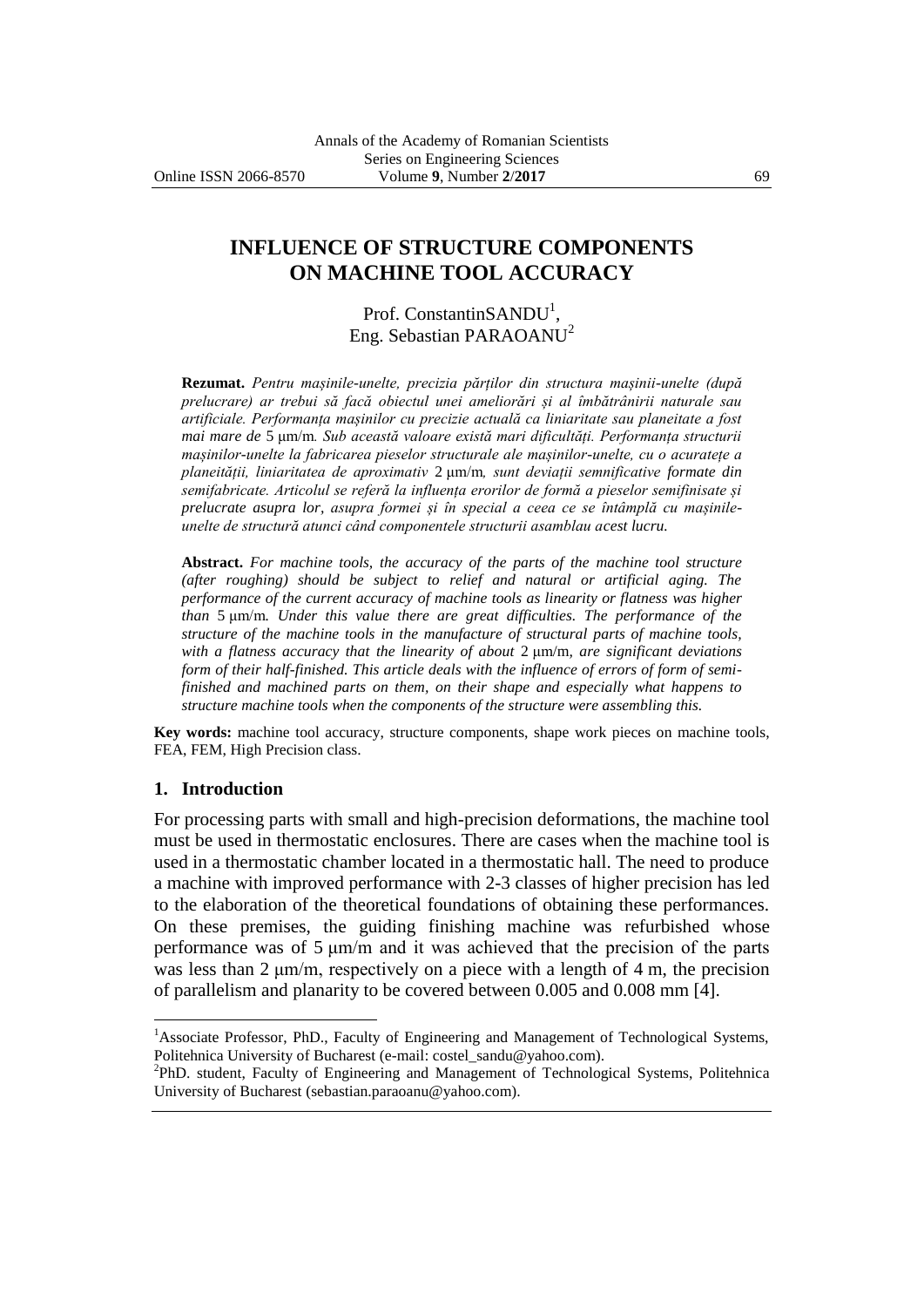When checking the machine tool, it was found that in addition the temperature variation range from the interior of the machine tool was  $\pm 3^{\circ}$ C to achieve the performance required by the customer. For explanation, the finite element calculation method is applied. The difficulty consists in shaping the component parts of the structure and especially in the loading conditions [5].

## **2. Theoretical insights**

The machining of the structural parts is done by a semi-finished product obtained by casting, forging, welding from cut components from the plates, a.a.

Even if they are subjected to various thermal or other treatments like vibration, aging, etc. Their final form is far from being small. The half-finished part is placed and fixed on the machine table and a first surface called "base" is processed. After that the part is placed and fixed on the "base" surface and the other surfaces are processed, resulting in the desired piece in the end [6].

The same thing goes with the other parts that make up a structure. To achieve the performance shown in the introduction, the work takes into account the deviations of the semi-finished surfaces and the shape of the piece obtained from the semifinished part. Determining the shape of the piece is done by using the theory of the finite element [1]. Studying the behaviour of the structure is done by studying the assembly of at least two parts of the structure and determining the displacements and stress in the two parts, as well as the deviations of the shape obtained by mounting the structural parts. In the next chapter, the theoretical aspects will be detailed by examples.

### **3. Applications**

## **3.1 Application 1**

Either a piece, with a simple configuration, the component of the structure. The obtained product is represented in Fig. 1. In the case of large pieces in the range of meters the deviations of the shape may be in the range of millimetres and even of centimetres [7].

Traditionally, the semi-finished part (Fig. 1.) [2] is placed on the machine table and the surface A is processed, which becomes the base Aa surface (Fig. 2.). For this, the semi-fabric is supported on the table of the machine on the supporting surfaces and tightly on the surface of the stranger by the application of several tens of thousands or thousands of *N* forces.

Under the action of the tensile forces the lower surface B comes in contact with the surface table. Even if the material flow limit is not exceeded, when the part is released, the Aa surface has form deviations larger than those given by the precision of the machining machine [8].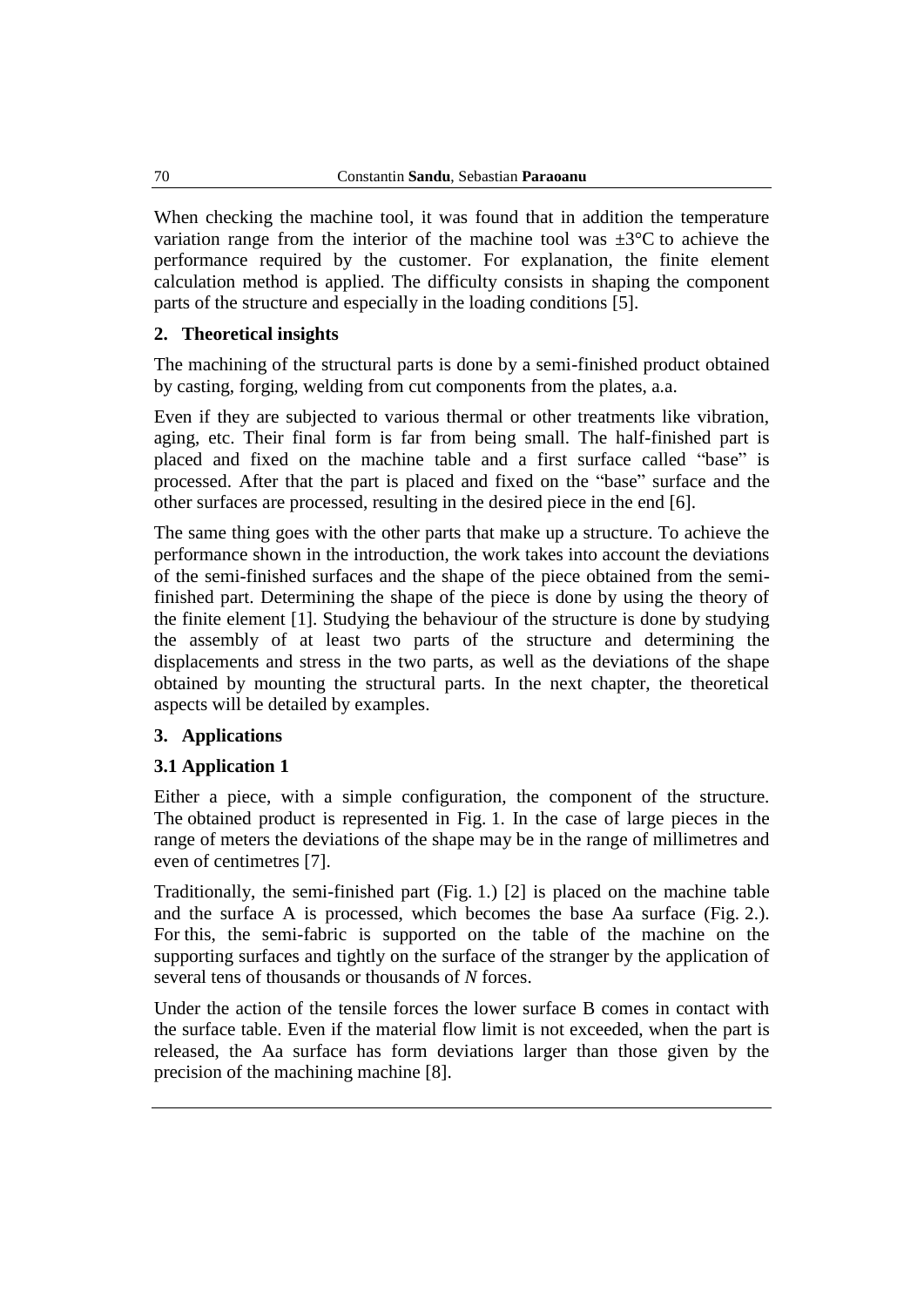

**Fig. 2.** Half-finished product FEM simulation.



**Fig. 3.** Half-finished product with the surface Aa machined.

The determination of the Aa surface is made using the theory of the finite element (Fig. 2) applied to the part shown in Fig. 1, which determines the displacements in the surface nodes A. Aa surface elevations are obtained from the A surface coordinates to which the deformation obtained by the finite element (Fig. 2) is added and the processing addition decreases.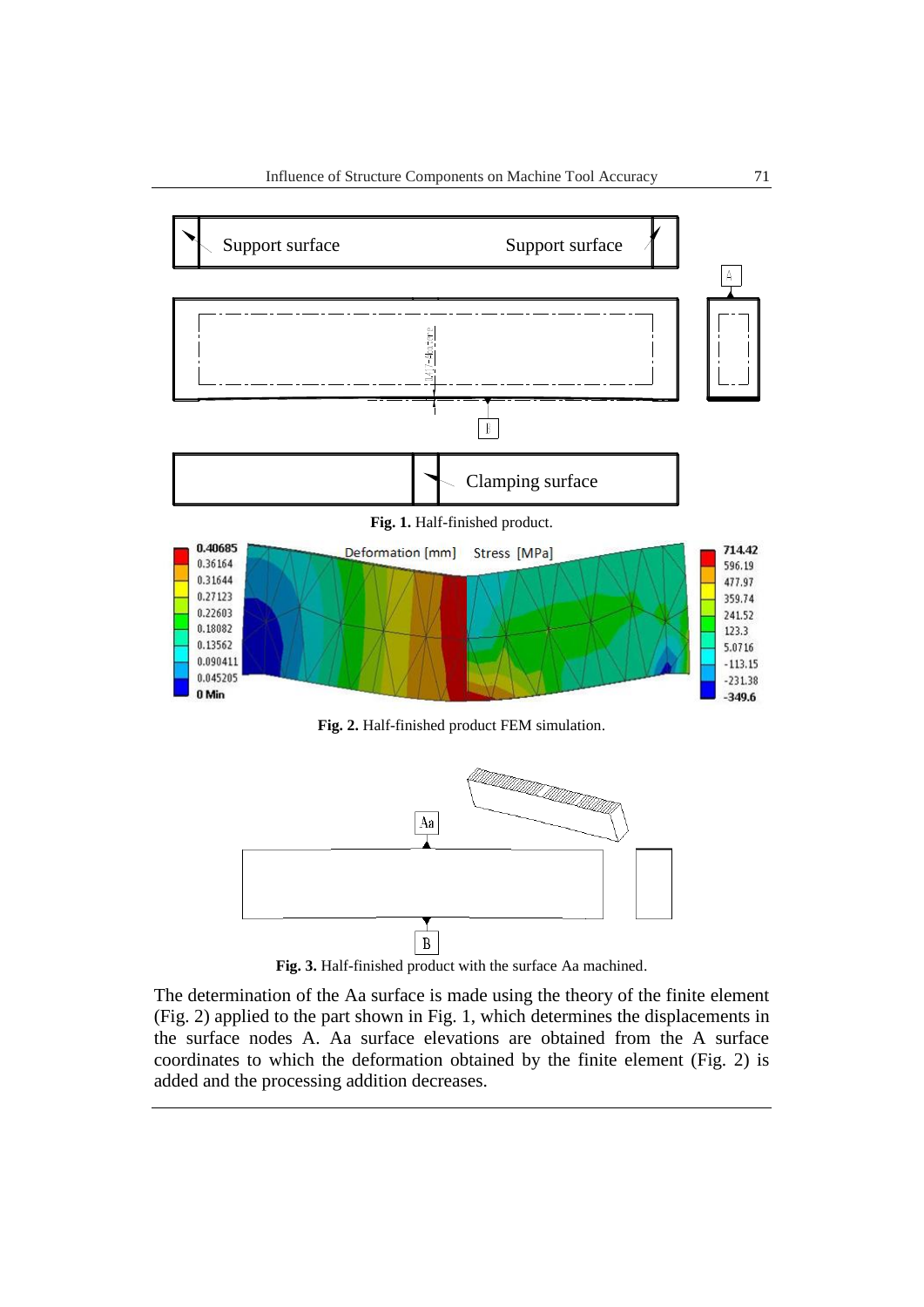The processing of the superficial surface A of the semi-fabric (Fig. 1) leads to the surface Aa of the base of the piece (Fig. 3.-4.) which in free state has the coordinates *X* and *Y* (Table 1).

| Point          | $\boldsymbol{X}$ | Z        | Point | $\boldsymbol{X}$ | Z        | Point | $\boldsymbol{X}$ | Z        |
|----------------|------------------|----------|-------|------------------|----------|-------|------------------|----------|
| $\mathbf{1}$   | $-50$            | 19.10837 | 19    | $-17.11539$      | 19.29512 | 37    | 18.94231         | 19.2809  |
| $\overline{2}$ | $-48.17308$      | 19.10727 | 20    | $-15.28846$      | 19.30882 | 38    | 20.76923         | 19.26631 |
| 3              | $-46.34615$      | 19.10812 | 21    | $-13.46154$      | 19.32199 | 39    | 22.59616         | 19.25142 |
| 4              | $-44.51923$      | 19.11101 | 22    | $-11.63461$      | 19.3346  | 40    | 24.42308         | 19.23636 |
| 5              | $-42.69231$      | 19.11582 | 23    | $-9.807692$      | 19.3468  | 41    | 26.25            | 19.2213  |
| 6              | $-40.86538$      | 19.12247 | 24    | $-7.98077$       | 19.35844 | 42    | 28.07692         | 19.20639 |
| 7              | -39.03846        | 19.13083 | 25    | $-6.153846$      | 19.36994 | 43    | 29.90385         | 19.1918  |
| 8              | $-37.21154$      | 19.1407  | 26    | $-4.326923$      | 19.38217 | 44    | 31.73077         | 19.1777  |
| 9              | $-35.38461$      | 19.15192 | 27    | $-2.5$           | 19.39633 | 45    | 33.55769         | 19.16437 |
| 10             | $-33.55769$      | 19.16435 | 28    | 2.5              | 19.39635 | 46    | 35.38461         | 19.15196 |
| 11             | $-31.73077$      | 19.1777  | 29    | 4.326923         | 19.38215 | 47    | 37.21154         | 19.14074 |
| 12             | -29.90385        | 19.19175 | 30    | 6.153846         | 19.36989 | 48    | 39.03846         | 19.13086 |
| 13             | $-28.07692$      | 19.20631 | 31    | 7.98077          | 19.35847 | 49    | 40.86538         | 19.12251 |
| 14             | $-26.25$         | 19.22127 | 32    | 9.807692         | 19.34687 | 50    | 42.69231         | 19.11584 |
| 15             | $-24.42308$      | 19.23635 | 33    | 11.63461         | 19.33464 | 51    | 44.51923         | 19.11105 |
| 16             | $-22.59616$      | 19.25139 | 34    | 13.46154         | 19.32199 | 52    | 46.34615         | 19.10818 |
| 17             | $-20.76923$      | 19.26631 | 35    | 15.28846         | 19.30884 | 53    | 48.17308         | 19.10732 |
| 18             | $-18.94231$      | 19.2809  | 36    | 17.11539         | 19.29515 | 54    | 50               | 19.10842 |

**Table 1.** Machining coordinates of the surface Aa

The work surface B of the semi-finished product with surface Aa finished on the machine table according to the drawing scheme of Fig. 4.

Fig. 1. shows the deformation of the surface B before machining.

The surface Bb is determined using the theory of the finite element (Fig. 5.) applied to the part shown in Fig. 4., which determines the displacements in the surface nodes B.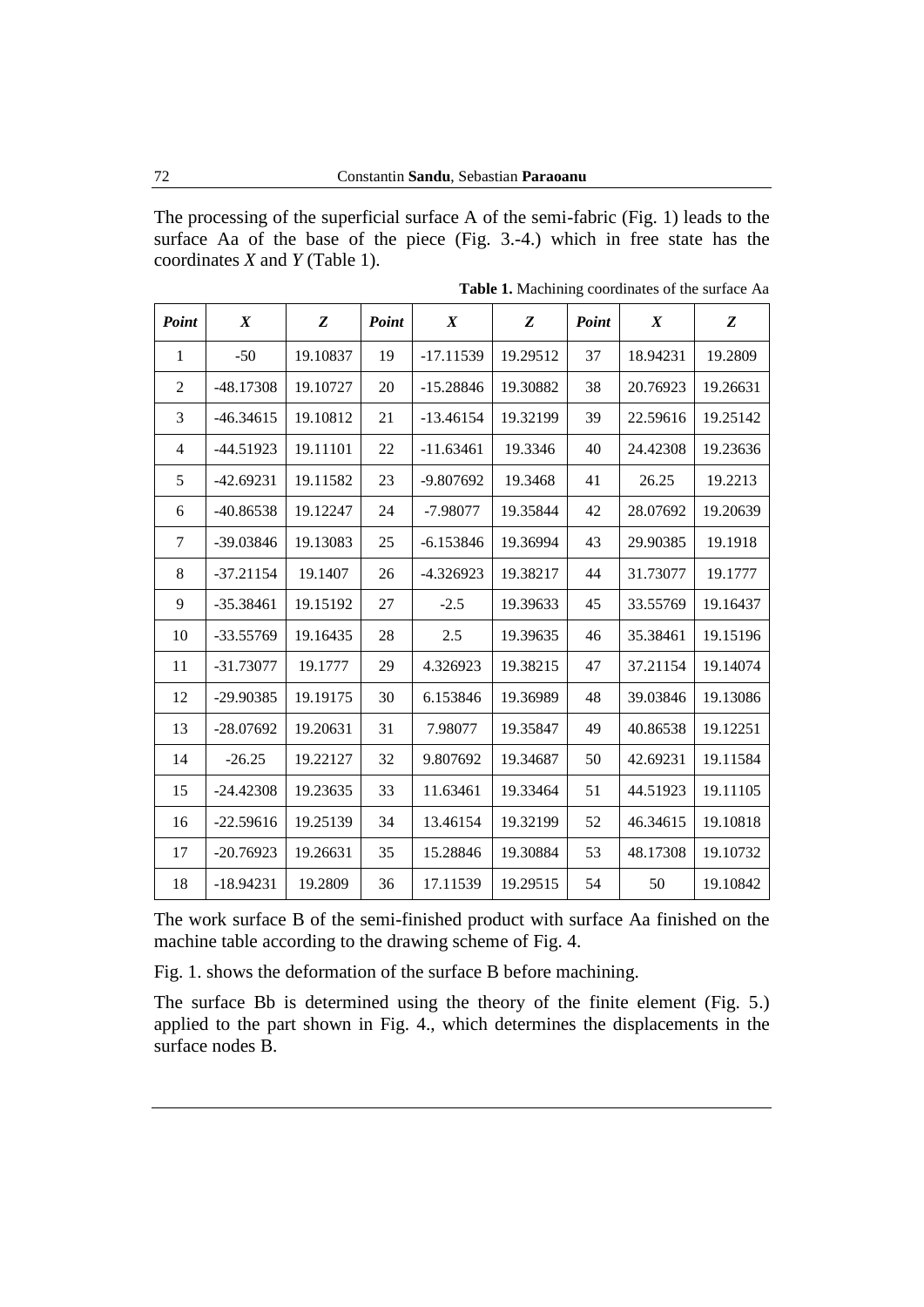The surface Bb is derived from the B surface quotas to which the deformation obtained by the finite element is added and the processing addition decreases.

| $\boldsymbol{X}$ | Coordinate | $\boldsymbol{X}$ | Coordinate | $\boldsymbol{X}$ | Coordinate |
|------------------|------------|------------------|------------|------------------|------------|
| $-50.000$        | 0.469      | $-15.000$        | 0.611      | 20.001           | 0.608      |
| $-47.500$        | 0.490      | $-12.500$        | 0.611      | 22.501           | 0.604      |
| $-45.000$        | 0.510      | $-10.000$        | 0.610      | 25.001           | 0.600      |
| $-42.500$        | 0.527      | $-7.500$         | 0.608      | 27.501           | 0.594      |
| $-40.000$        | 0.542      | $-5.000$         | 0.605      | 30.001           | 0.586      |
| $-37.500$        | 0.555      | $-2.500$         | 0.602      | 32.501           | 0.578      |
| $-35.001$        | 0.567      | $-0.000$         | 0.600      | 35.001           | 0.568      |
| $-32.501$        | 0.577      | 2.500            | 0.602      | 37.500           | 0.556      |
| $-30.001$        | 0.586      | 5.000            | 0.605      | 40.000           | 0.542      |
| $-27.501$        | 0.593      | 7.500            | 0.608      | 42.500           | 0.527      |
| $-25.001$        | 0.599      | 10.000           | 0.610      | 45.000           | 0.511      |
| $-22.501$        | 0.604      | 12.500           | 0.611      | 47.500           | 0.491      |
| $-20.001$        | 0.607      | 15.000           | 0.611      | 50.000           | 0.470      |
| $-17.501$        | 0.609      | 17.501           | 0.610      |                  |            |

**Table 2.** Machining coordinates of the Bb surface

Finally, the half-finished product will result in the piece shown in Fig. 4.



**Fig.4** Half-finished product for machining the surface Bb.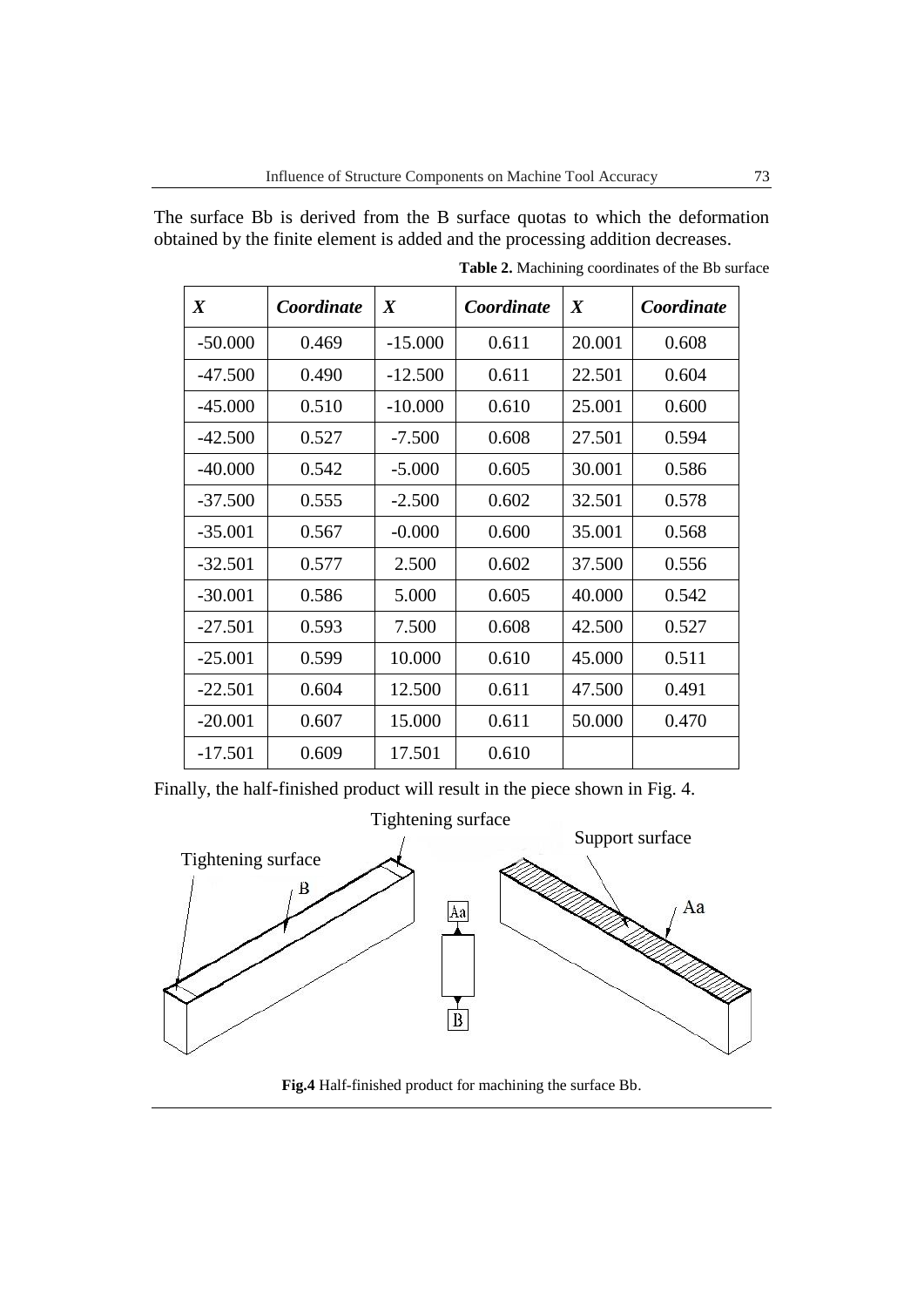

**Fig. 5.** Half-finished product with machined surface Aa – FEM simulation.



**Fig. 6.** Part obtained from half-finished product.

The variation in the thickness of the piece (Fig. 4) is shown in Table 3 and partially in Figure 5.

| $\boldsymbol{X}$ | <b>Thickness</b> | $\boldsymbol{X}$ | <b>Thickness</b> | $\boldsymbol{X}$ | <b>Thickness</b> | $\boldsymbol{X}$ | <b>Thickness</b> |
|------------------|------------------|------------------|------------------|------------------|------------------|------------------|------------------|
| $-50$            | 18.639           | $-25.0$          | 18.632           | 2.5              | 18.795           | 27.5             | 18.618           |
| $-47.5$          | 18.617           | $-22.5$          | 18.648           | 5.0              | 18.773           | 30.0             | 18.605           |
| $-45.0$          | 18.599           | $-20.0$          | 18.665           | 7.5              | 18.754           | 32.5             | 18.595           |
| $-42.5$          | 18.589           | $-17.5$          | 18.682           | 10.0             | 18.736           | 35.0             | 18.588           |
| $-40.0$          | 18.584           | $-15.0$          | 18.700           | 12.5             | 18.718           | 37.5             | 18.584           |
| $-37.5$          | 18.583           | $-10.0$          | 18.735           | 15.0             | 18.700           | 40.0             | 18.585           |
| $-35.0$          | 18.587           | $-7.5$           | 18.753           | 17.5             | 18.683           | 42.5             | 18.590           |
| $-32.5$          | 18.594           | $-5.0$           | 18.772           | 20.0             | 18.665           | 45.0             | 18.6             |
| $-30.0$          | 18.605           | $-2.5$           | 18.794           | 22.5             | 18.648           | 47.5             | 18.618           |
| $-27.5$          | 18.617           | 0.0              | 18.796           | 25.0             | 18.633           | 50.0             | 18.639           |

**Table 3**. Part thickness variation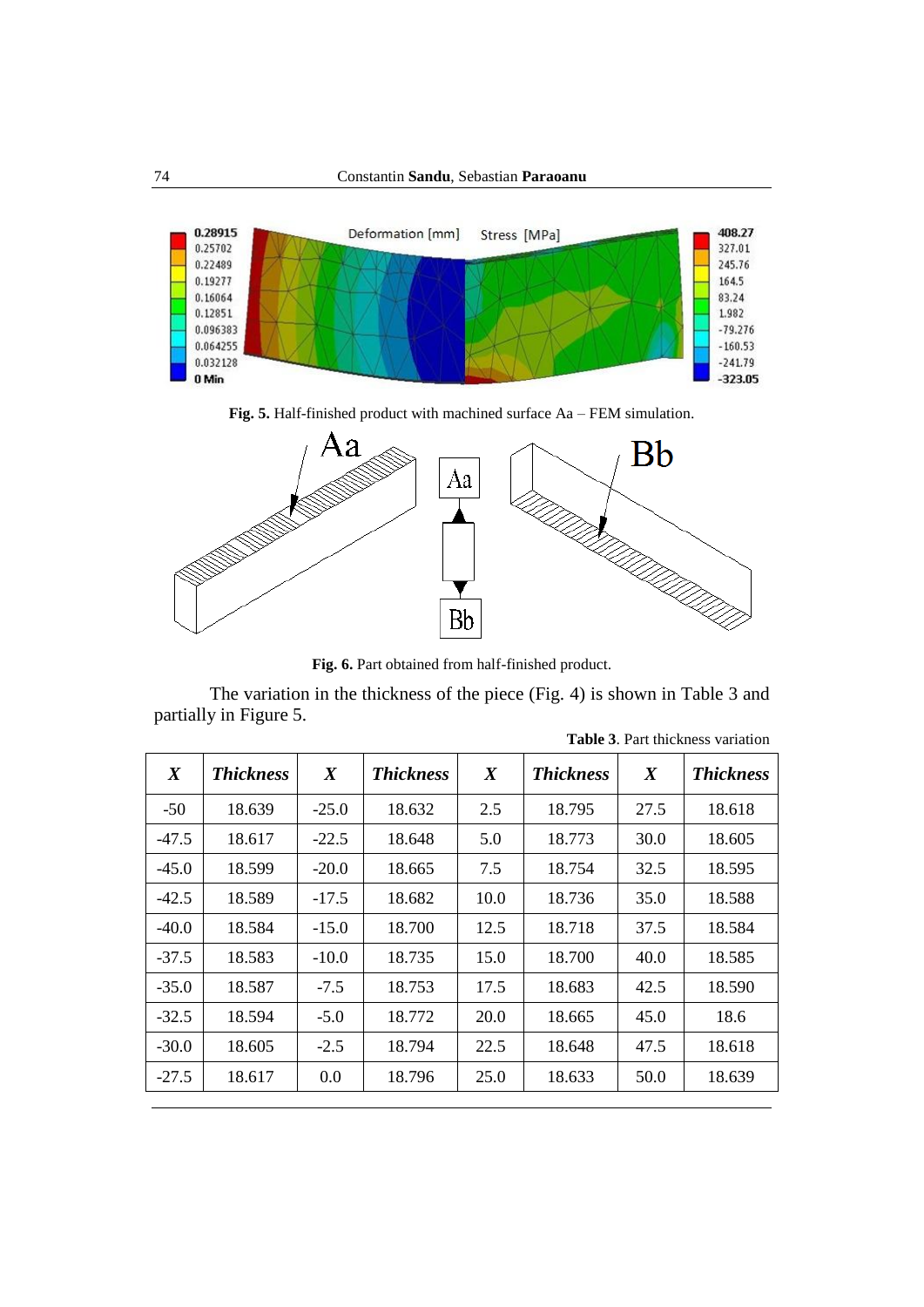The study of the structure is made by the existence of at least two pieces represented in (Fig. 4.) and (Fig. 5.).

In practice, there are various bearing schemes and fastenings for the various parts, but they take into account in particular the configuration of the pieces and not the shape deviations of the part [8].

The paper emphasises the influence of these deviations of the shape on the behaviour of the structure formed by the piece (Fig. 4.) and the plate (Fig. 5.).

Figures 5 and 6 show the support and grip surfaces of the work piece and plate.



**Fig. 5.** Piece with clamping and support surfaces with plate.



**Fig. 6.** Plate with clamping and support surfaces.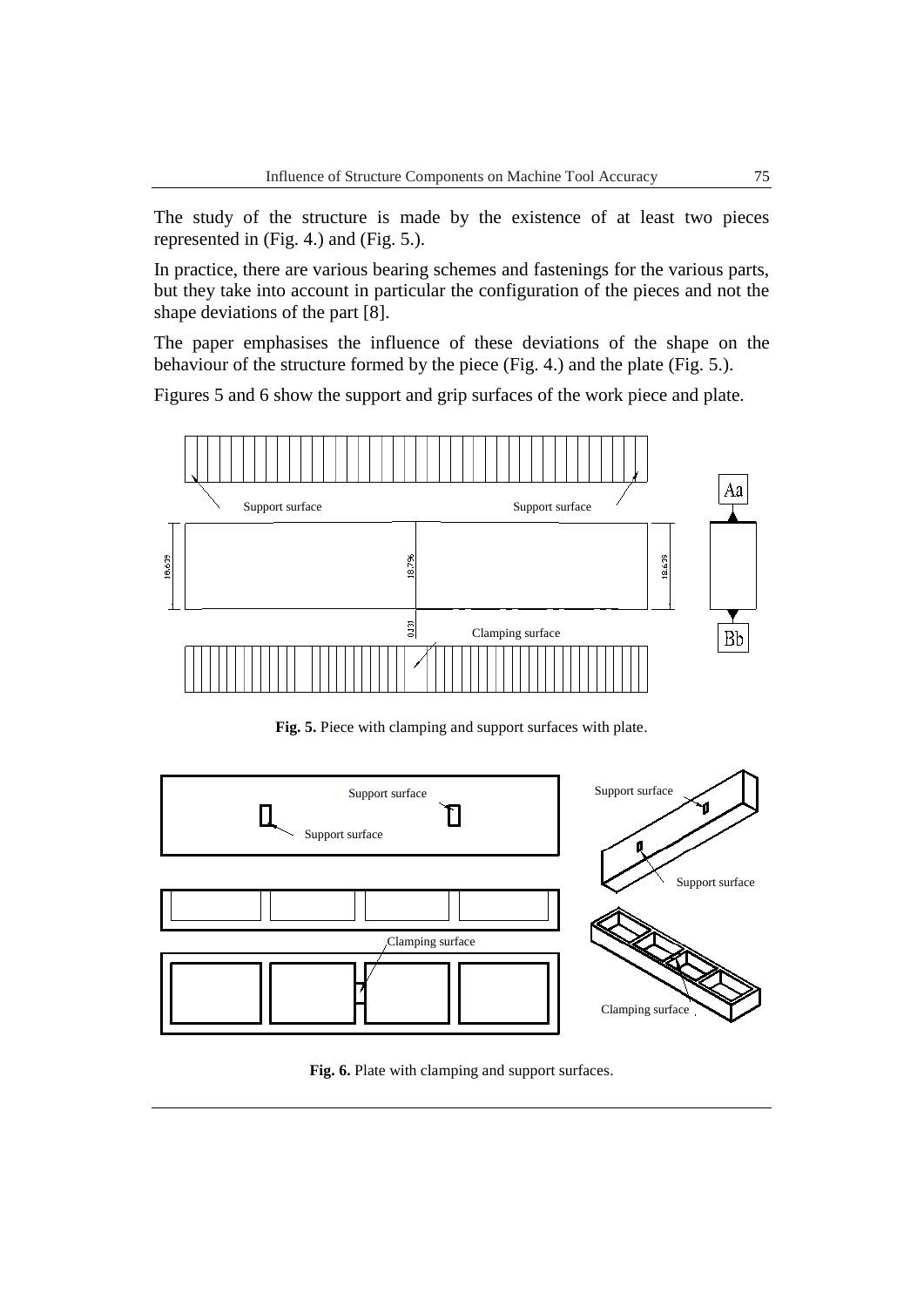

**Fig. 7.** The structure of the piece (Fig. 5) and the plate (Fig. 6.).



**Fig. 8** The piece (Fig. 5) and the plate (Fig. 6) – FEM simulation.

In the structure (Figures 7 and 8) the deviations of the shape of the piece and the plate are analysed.

It is highlighted the deviation from planar surfaces Aa and Bb (Fig. 5) of the respective piece of surfaces A and B of the plate (Fig. 6).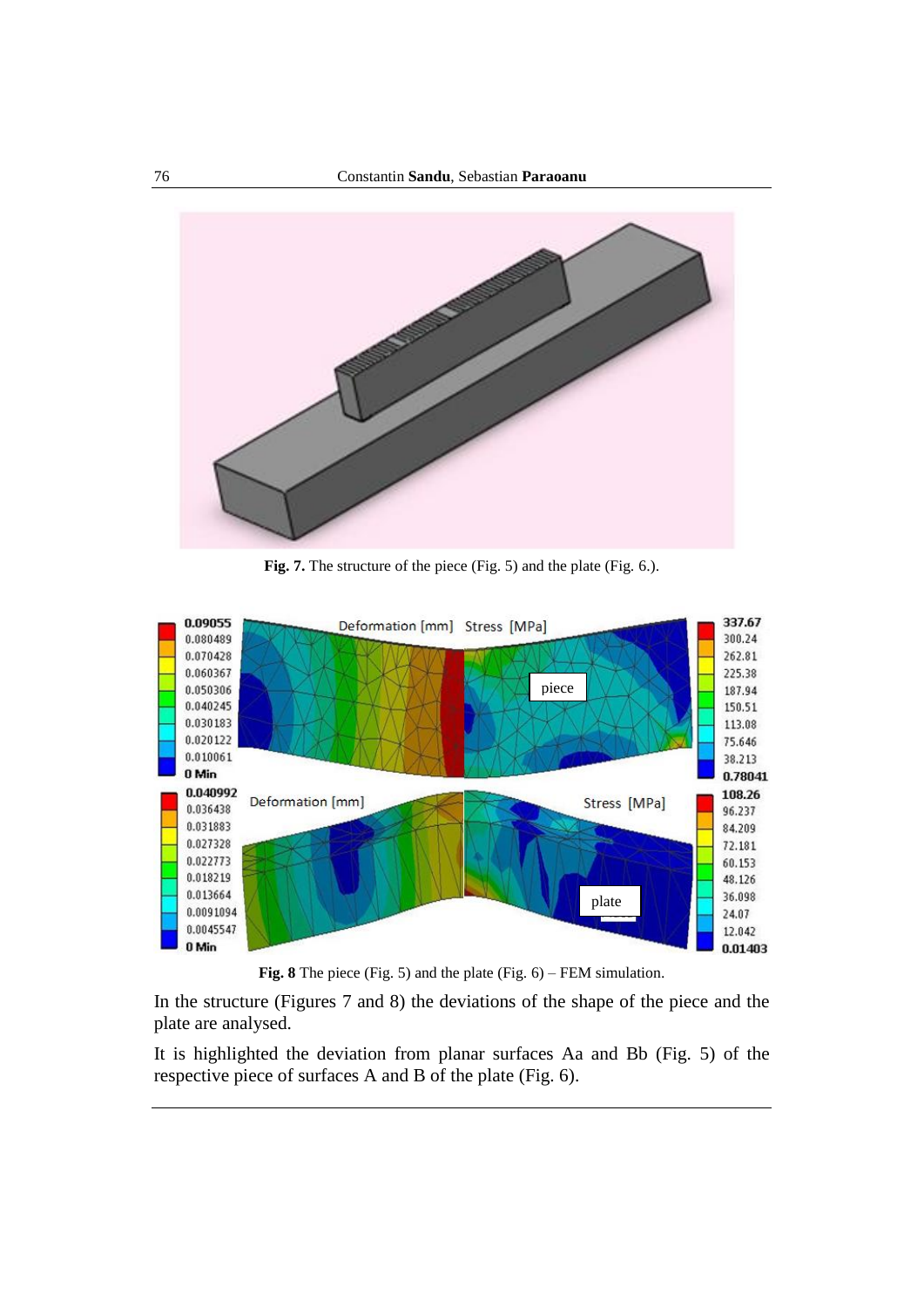| $\boldsymbol{X}$ | <b>Deviation</b> | $\boldsymbol{X}$ | <b>Deviation</b> | $\boldsymbol{X}$ | <b>Deviation</b> | $\boldsymbol{X}$ | <b>Deviation</b> |
|------------------|------------------|------------------|------------------|------------------|------------------|------------------|------------------|
| $-50.000$        | 0.000            | $-25.337$        | 0.094            | 2.500            | 0.229            | 28.990           | 0.070            |
| $-49.087$        | 0.000            | $-24.423$        | 0.100            | 3.414            | 0.224            | 29.904           | 0.064            |
| $-48.173$        | 0.001            | $-23.510$        | 0.106            | 4.327            | 0.218            | 30.817           | 0.059            |
| $-47.260$        | 0.000            | $-22.596$        | 0.111            | 5.240            | 0.213            | 31.731           | 0.053            |
| $-46.346$        | 0.000            | $-21.683$        | 0.118            | 6.154            | 0.208            | 32.644           | 0.048            |
| $-45.433$        | 0.001            | $-20.769$        | 0.123            | 7.067            | 0.203            | 33.558           | 0.042            |
| $-44.519$        | 0.002            | $-19.856$        | 0.130            | 7.981            | 0.198            | 34.471           | 0.038            |
| $-43.606$        | 0.003            | $-18.942$        | 0.136            | 8.894            | 0.194            | 35.385           | 0.033            |
| $-42.692$        | 0.006            | $-18.029$        | 0.141            | 9.808            | 0.189            | 36.298           | 0.028            |
| $-41.779$        | 0.008            | $-17.115$        | 0.147            | 10.721           | 0.184            | 37.212           | 0.025            |
| $-40.865$        | 0.010            | $-16.202$        | 0.152            | 11.635           | 0.179            | 38.125           | 0.021            |
| $-39.952$        | 0.014            | $-15.288$        | 0.158            | 12.548           | 0.173            | 39.038           | 0.017            |
| $-39.038$        | 0.017            | $-14.375$        | 0.163            | 13.462           | 0.168            | 39.952           | 0.014            |
| $-38.125$        | 0.021            | $-13.462$        | 0.169            | 14.375           | 0.163            | 40.865           | 0.011            |
| $-37.212$        | 0.025            | $-12.548$        | 0.173            | 15.288           | 0.158            | 41.779           | 0.008            |
| $-36.298$        | 0.029            | $-11.635$        | 0.179            | 16.202           | 0.152            | 42.692           | 0.006            |
| $-35.385$        | 0.033            | $-10.721$        | 0.184            | 17.115           | 0.147            | 43.606           | 0.003            |
| $-34.471$        | 0.038            | $-9.808$         | 0.189            | 18.029           | 0.141            | 44.519           | 0.002            |
| $-33.558$        | 0.043            | $-8.894$         | 0.194            | 18.942           | 0.135            | 45.433           | 0.001            |
| $-32.644$        | 0.048            | $-7.981$         | 0.198            | 19.856           | 0.130            | 46.346           | 0.000            |
| $-31.731$        | 0.054            | $-7.067$         | 0.203            | 20.769           | 0.123            | 47.260           | 0.000            |
| $-30.817$        | 0.059            | $-6.154$         | 0.208            | 21.683           | 0.118            | 48.173           | 0.001            |
| $-29.904$        | 0.065            | $-5.240$         | 0.213            | 22.596           | 0.111            | 49.087           | 0.000            |
| $-28.990$        | 0.070            | $-4.327$         | 0.218            | 24.423           | 0.099            | 50.000           | 0.000            |
| $-28.077$        | 0.076            | $-3.414$         | 0.223            | 26.250           | 0.087            |                  |                  |
| $-27.163$        | 0.082            | $-2.500$         | 0.229            | 27.163           | 0.082            |                  |                  |
| $-26.250$        | 0.088            | 0.000            | 0.228            | 28.077           | 0.075            |                  |                  |

**Table 4.** Planar deviations of the Aa surface of the piece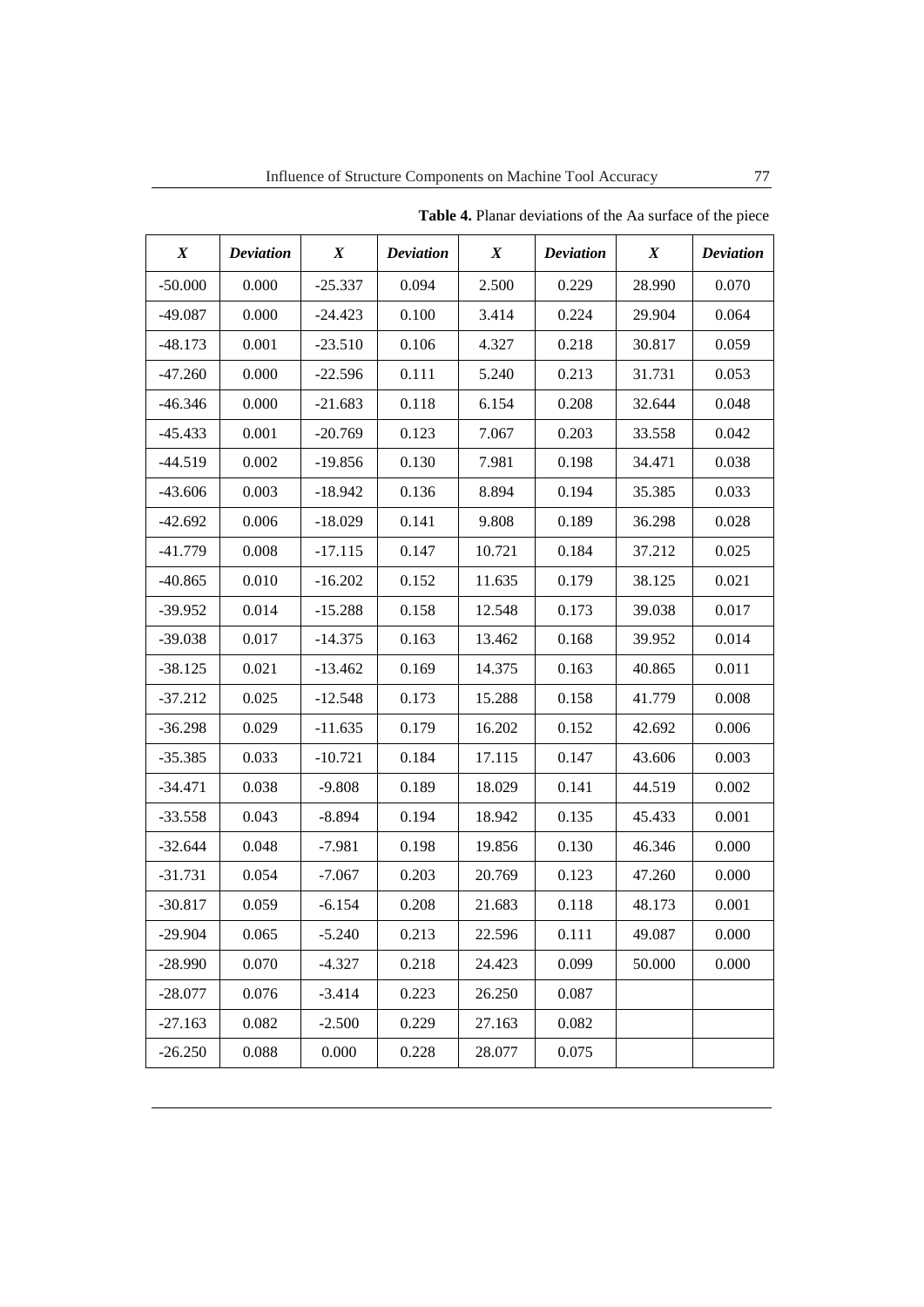| $\boldsymbol{X}$ | <b>Deviation</b> | $\boldsymbol{X}$ | <b>Deviation</b> | $\boldsymbol{X}$ | <b>Deviation</b> | $\boldsymbol{X}$ | <b>Deviation</b> |
|------------------|------------------|------------------|------------------|------------------|------------------|------------------|------------------|
| $-50.000$        | 0.000            | $-23.751$        | 0.082            | 2.500            | 0.054            | 28.751           | 0.080            |
| $-48.750$        | 0.011            | $-22.501$        | 0.082            | 3.750            | 0.056            | 30.001           | 0.079            |
| $-47.500$        | 0.021            | $-21.251$        | 0.081            | 5.000            | 0.058            | 31.251           | 0.077            |
| $-46.250$        | 0.028            | $-20.001$        | 0.080            | 6.250            | 0.061            | 32.501           | 0.076            |
| $-45.000$        | 0.036            | $-18.751$        | 0.079            | 7.500            | 0.063            | 33.751           | 0.073            |
| $-43.750$        | 0.041            | $-17.501$        | 0.078            | 8.750            | 0.065            | 35.001           | 0.071            |
| $-42.500$        | 0.046            | $-16.251$        | 0.077            | 10.000           | 0.068            | 36.250           | 0.068            |
| $-41.250$        | 0.051            | $-15.000$        | 0.075            | 11.250           | 0.070            | 37.500           | 0.064            |
| $-40.000$        | 0.056            | $-13.750$        | 0.074            | 12.500           | 0.072            | 38.750           | 0.060            |
| $-38.750$        | 0.060            | $-12.500$        | 0.072            | 13.750           | 0.074            | 40.000           | 0.056            |
| $-37.500$        | 0.064            | $-11.250$        | 0.070            | 15.000           | 0.076            | 41.250           | 0.052            |
| $-36.250$        | 0.067            | $-10.000$        | 0.068            | 16.251           | 0.077            | 42.500           | 0.047            |
| $-35.001$        | 0.070            | $-8.750$         | 0.065            | 17.501           | 0.078            | 43.750           | 0.041            |
| $-33.751$        | 0.073            | $-7.500$         | 0.063            | 18.751           | 0.080            | 45.000           | 0.036            |
| $-32.501$        | 0.075            | $-6.250$         | 0.060            | 20.001           | 0.081            | 46.250           | 0.029            |
| $-31.251$        | 0.077            | $-5.000$         | 0.058            | 21.251           | 0.081            | 47.500           | 0.022            |
| $-30.001$        | 0.079            | $-3.750$         | 0.056            | 22.501           | 0.082            | 48.750           | 0.011            |
| $-28.751$        | 0.080            | $-2.500$         | 0.053            | 23.751           | 0.082            | 50.000           | 0.001            |
| $-27.501$        | 0.081            | $-1.250$         | 0.052            | 25.001           | 0.082            |                  |                  |
| $-26.251$        | 0.081            | $-0.000$         | 0.051            | 26.251           | 0.082            |                  |                  |
| $-25.001$        | 0.082            | 1.250            | 0.052            | 27.501           | 0.081            |                  |                  |

**Table 5.** Planar deviations of the Bb surface of the piece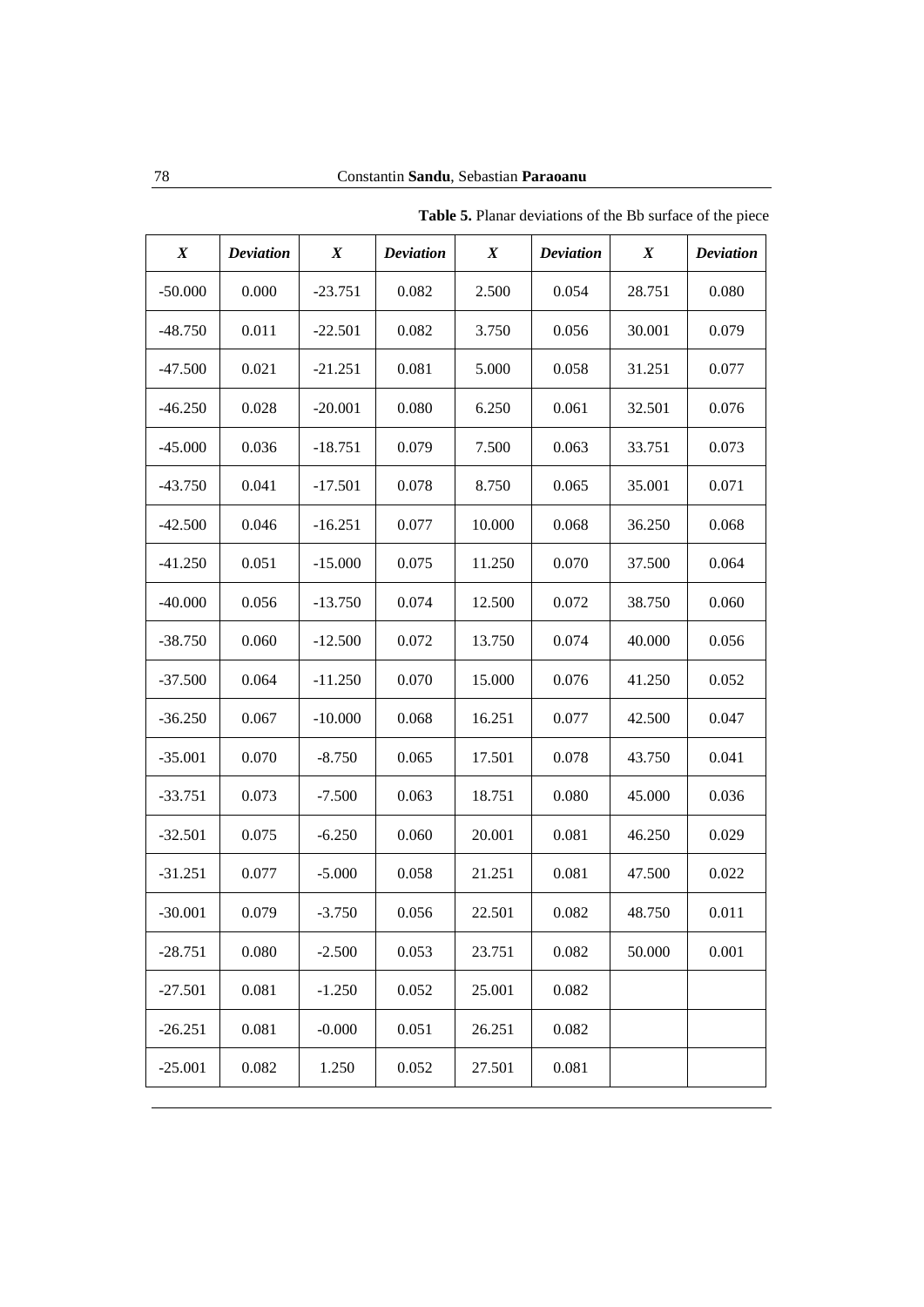| $\boldsymbol{X}$ |                  | $Y$ Deviation    | X      | Y                | <b>Deviation</b> | X     | Y  | <b>Deviation</b> | X      |    | Y        | X     | Y  | <b>Deviation</b> |
|------------------|------------------|------------------|--------|------------------|------------------|-------|----|------------------|--------|----|----------|-------|----|------------------|
| $-100$           | $\Omega$         | 0.006            | 30     | $\theta$         | 0.015            | $-60$ | 10 | 0.026            | 70     | 10 | 0.021    | $-20$ | 20 | 0.007            |
| $-95$            | $\boldsymbol{0}$ | 0.008            | 35     | $\boldsymbol{0}$ | 0.019            | $-55$ | 10 | 0.028            | 75     | 10 | 0.019    | $-15$ | 20 | 0.005            |
| $-90$            | $\boldsymbol{0}$ | 0.011            | 40     | $\boldsymbol{0}$ | 0.023            | $-50$ | 10 | 0.028            | 80     | 10 | 0.016    | $-10$ | 20 | 0.003            |
| $-85$            | $\overline{0}$   | 0.014            | 45     | $\overline{0}$   | 0.026            | $-45$ | 10 | 0.026            | 85     | 10 | 0.013    | $-5$  | 20 | 0.001            |
| $-80$            | $\boldsymbol{0}$ | 0.016            | 50     | $\boldsymbol{0}$ | 0.029            | $-40$ | 10 | 0.023            | 90     | 10 | 0.011    | $-0$  | 20 | 0.001            |
| $-75$            | $\boldsymbol{0}$ | 0.019            | 55     | $\boldsymbol{0}$ | 0.029            | $-35$ | 10 | 0.019            | 100    | 10 | 0.006    | 5     | 20 | 0.001            |
| $-70$            | $\overline{0}$   | 0.022            | 60     | $\overline{0}$   | 0.027            | $-30$ | 10 | 0.015            | $-100$ | 15 | 0.005    | 10    | 20 | 0.003            |
| $-65$            | $\boldsymbol{0}$ | 0.024            | 65     | $\boldsymbol{0}$ | 0.024            | $-25$ | 10 | 0.011            | $-95$  | 15 | 0.008    | 15    | 20 | 0.005            |
| $-60$            | $\boldsymbol{0}$ | 0.027            | $70\,$ | $\boldsymbol{0}$ | 0.022            | $-20$ | 10 | 0.008            | 95     | 15 | 0.008    | 20    | 20 | 0.007            |
| $-55$            | $\overline{0}$   | 0.029            | 75     | $\overline{0}$   | 0.019            | $-15$ | 10 | 0.005            | 100    | 15 | 0.005    | 25    | 20 | 0.010            |
| $-50$            | $\boldsymbol{0}$ | 0.029            | 80     | $\boldsymbol{0}$ | 0.016            | $-10$ | 10 | 0.002            | $-100$ | 20 | 0.004    | 30    | 20 | 0.013            |
| $-45$            | $\boldsymbol{0}$ | 0.026            | 85     | $\boldsymbol{0}$ | 0.014            | $-5$  | 10 | 0.001            | $-95$  | 20 | 0.007    | 35    | 20 | 0.016            |
| $-40$            | $\overline{0}$   | 0.023            | 90     | $\theta$         | 0.011            | $-0$  | 10 | $-0$             | $-90$  | 20 | 0.009    | 40    | 20 | 0.019            |
| $-35$            | $\boldsymbol{0}$ | 0.019            | 95     | $\boldsymbol{0}$ | 0.009            | 5     | 10 | 0.001            | $-85$  | 20 | 0.012    | 45    | 20 | 0.021            |
| $-30$            | $\boldsymbol{0}$ | 0.015            | 100    | $\boldsymbol{0}$ | 0.006            | 10    | 10 | 0.002            | $-80$  | 20 | 0.014    | 50    | 20 | 0.022            |
| $-25$            | $\overline{0}$   | 0.011            | $-100$ | 5                | 0.006            | 15    | 10 | 0.005            | $-75$  | 20 | 0.016    | 55    | 20 | 0.022            |
| $-20$            | $\boldsymbol{0}$ | 0.008            | $-95$  | 5                | 0.008            | 20    | 10 | 0.008            | $-70$  | 20 | 0.018    | 60    | 20 | 0.021            |
| $-15$            | $\boldsymbol{0}$ | 0.005            | 95     | 5                | 0.009            | 25    | 10 | 0.012            | $-65$  | 20 | 0.020    | 65    | 20 | 0.020            |
| $-10$            | $\overline{0}$   | 0.002            | 100    | 5                | 0.006            | 30    | 10 | 0.015            | $-60$  | 20 | 0.021    | 70    | 20 | 0.018            |
| $-5$             | $\boldsymbol{0}$ | 0.001            | $-100$ | 10               | 0.006            | 35    | 10 | 0.019            | $-55$  | 20 | 0.022    | 75    | 20 | 0.016            |
| $-0$             | $\boldsymbol{0}$ | $\boldsymbol{0}$ | $-90$  | 10               | 0.011            | 40    | 10 | 0.023            | $-50$  | 20 | 0.022    | 80    | 20 | 0.014            |
| 5                | $\boldsymbol{0}$ | 0.001            | $-85$  | 10               | 0.013            | 45    | 10 | 0.026            | $-45$  |    | 20 0.021 | 85    | 20 | 0.012            |
| 10               | $\overline{0}$   | 0.003            | $-80$  | 10               | 0.016            | 50    | 10 | 0.028            | $-40$  | 20 | 0.019    | 90    | 20 | 0.009            |
| 15               | $\boldsymbol{0}$ | 0.005            | $-75$  | 10               | 0.018            | 55    | 10 | 0.028            | $-35$  |    | 20 0.016 | 95    | 20 | 0.007            |
| 20               | $\boldsymbol{0}$ | 0.008            | $-70$  | 10               | 0.021            | 60    | 10 | 0.026            | $-30$  | 20 | 0.013    | 100   | 20 | 0.004            |
| 25               | $\overline{0}$   | 0.011            | $-65$  | 10               | 0.023            | 65    | 10 | 0.024            | $-25$  |    | 20 0.010 |       |    |                  |

**Table 6.** Planar deviations of the board A surface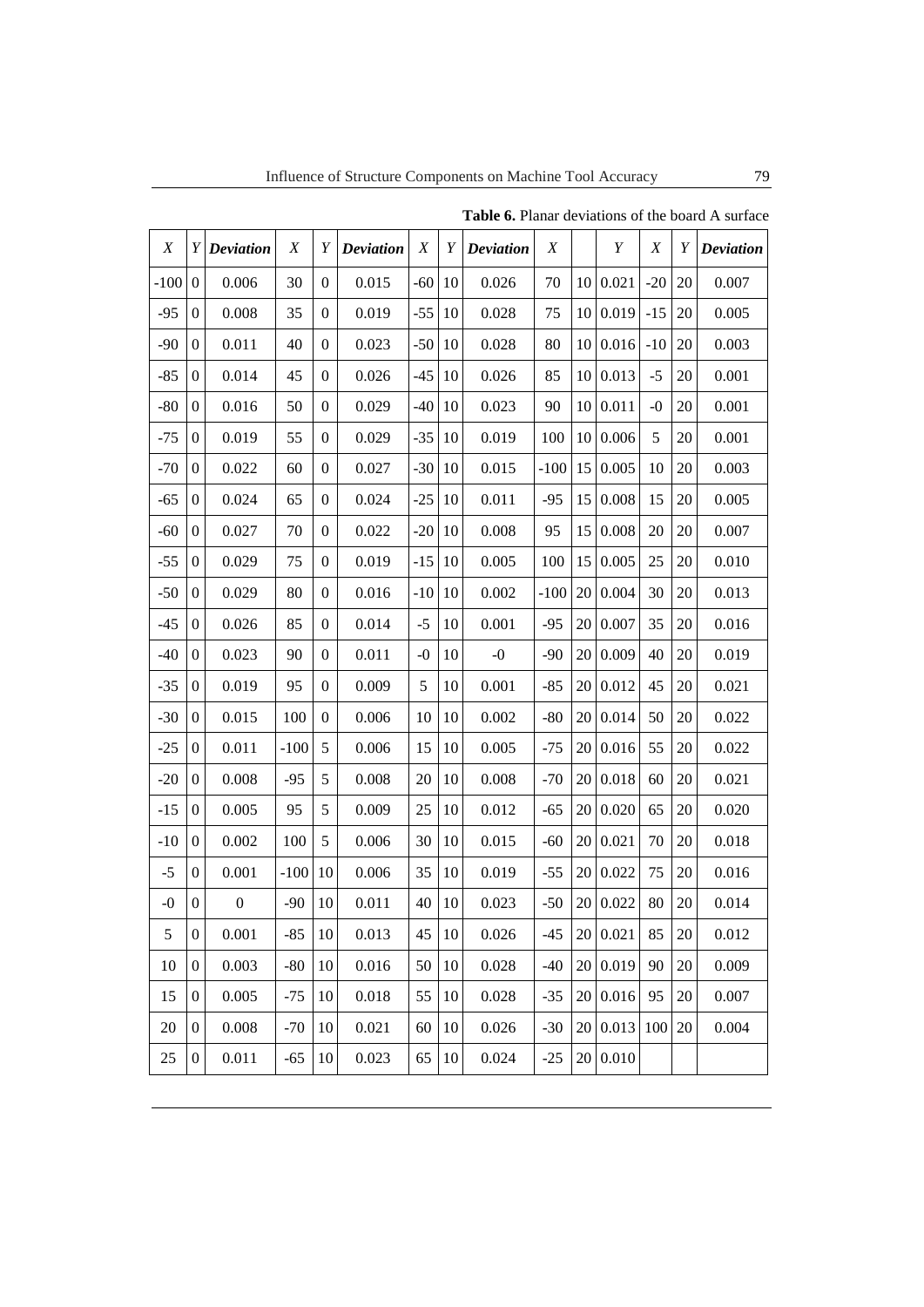| X                |                  | $Y$ Deviation | X      | Y                | <b>Deviation</b> | X                |    | Y Deviation      | X      | Υ  | <b>Deviation</b> | X                | Y  | <b>Deviation</b> |
|------------------|------------------|---------------|--------|------------------|------------------|------------------|----|------------------|--------|----|------------------|------------------|----|------------------|
| $-100$           | $\boldsymbol{0}$ | 0.006         | 30     | $\boldsymbol{0}$ | 0.015            | $-60$ 10         |    | 0.026            | 70     | 10 | 0.022            | $-20$            | 20 | 0.008            |
| $-95$            | $\boldsymbol{0}$ | 0.009         | 35     | $\boldsymbol{0}$ | 0.019            | $-55$            | 10 | 0.028            | 75     | 10 | 0.019            | $-15$            | 20 | 0.005            |
| $-90$            | $\mathbf{0}$     | 0.012         | 40     | $\mathbf{0}$     | 0.023            | $-50 10$         |    | 0.028            | 80     | 10 | 0.016            | $-10$            | 20 | 0.003            |
| $-85$            | $\boldsymbol{0}$ | 0.014         | 45     | $\boldsymbol{0}$ | 0.027            | $-45 10$         |    | 0.026            | 85     | 10 | 0.014            | $-5$             | 20 | 0.002            |
| $-80$            | $\boldsymbol{0}$ | 0.017         | 50     | $\boldsymbol{0}$ | 0.029            | $-40$ 10         |    | 0.023            | 90     | 10 | 0.011            | $\boldsymbol{0}$ | 20 | 0.001            |
| $-75$            | $\mathbf{0}$     | 0.020         | 55     | $\mathbf{0}$     | 0.030            | $-35 10$         |    | 0.020            | 100    | 10 | 0.006            | 5                | 20 | 0.002            |
| $-70$            | $\boldsymbol{0}$ | 0.022         | 60     | $\boldsymbol{0}$ | 0.027            | $-30 10$         |    | 0.016            | $-100$ | 15 | 0.006            | 10               | 20 | 0.003            |
| $-65$            | $\boldsymbol{0}$ | 0.025         | 65     | $\boldsymbol{0}$ | 0.025            | $-25$ 10         |    | 0.012            | $-95$  | 15 | 0.008            | 15               | 20 | 0.005            |
| $-60$            | $\mathbf{0}$     | 0.027         | 70     | $\mathbf{0}$     | 0.022            | $-20 10$         |    | 0.009            | 95     | 15 | 0.008            | 20               | 20 | 0.008            |
| $-55$            | $\boldsymbol{0}$ | 0.030         | 75     | $\boldsymbol{0}$ | 0.020            | $-15$ 10         |    | 0.005            | 100    | 15 | 0.006            | 25               | 20 | 0.011            |
| $-50$            | $\boldsymbol{0}$ | 0.029         | 80     | $\boldsymbol{0}$ | 0.017            | $-10 10$         |    | 0.003            | $-100$ | 20 | 0.005            | 30               | 20 | 0.014            |
| $-45$            | $\mathbf{0}$     | 0.027         | 85     | $\mathbf{0}$     | 0.014            | $-5$             | 10 | 0.001            | $-95$  | 20 | 0.007            | 35               | 20 | 0.017            |
| $-40$            | $\boldsymbol{0}$ | 0.023         | 90     | $\boldsymbol{0}$ | 0.012            | $\boldsymbol{0}$ | 10 | $\boldsymbol{0}$ | $-90$  | 20 | 0.010            | 40               | 20 | 0.019            |
| $-35$            | $\boldsymbol{0}$ | 0.019         | 95     | $\boldsymbol{0}$ | 0.009            | 5                | 10 | 0.001            | $-85$  | 20 | 0.012            | 45               | 20 | 0.021            |
| $-30$            | $\mathbf{0}$     | 0.015         | 100    | $\mathbf{0}$     | 0.006            | 10               | 10 | 0.003            | $-80$  | 20 | 0.014            | 50               | 20 | 0.022            |
| $-25$            | $\boldsymbol{0}$ | 0.012         | $-100$ | 5                | 0.006            | 15               | 10 | 0.005            | $-75$  | 20 | 0.017            | 55               | 20 | 0.023            |
| $-20$            | $\boldsymbol{0}$ | 0.008         | $-95$  | 5                | 0.009            | 20               | 10 | 0.009            | $-70$  | 20 | 0.019            | 60               | 20 | 0.022            |
| $-15$            | $\mathbf{0}$     | 0.005         | 95     | 5                | 0.009            | 25               | 10 | 0.012            | $-65$  | 20 | 0.021            | 65               | 20 | 0.021            |
| $-10$            | $\boldsymbol{0}$ | 0.003         | 100    | 5                | 0.006            | 30               | 10 | 0.016            | $-60$  | 20 | 0.022            | 70               | 20 | 0.019            |
| $-5$             | $\boldsymbol{0}$ | 0.001         | $-100$ | 10               | 0.006            | 35               | 10 | 0.020            | $-55$  | 20 | 0.023            | 75               | 20 | 0.017            |
| $\boldsymbol{0}$ | $\boldsymbol{0}$ | 0.001         | $-90$  | 10               | 0.011            | 40               | 10 | 0.023            | $-50$  | 20 | 0.022            | 80               | 20 | 0.014            |
| 5                | $\boldsymbol{0}$ | 0.001         | $-85$  | 10               | 0.014            | 45   10          |    | 0.026            | $-45$  | 20 | 0.021            | 85               | 20 | 0.012            |
| 10               | $\boldsymbol{0}$ | 0.003         | $-80$  | 10               | 0.017            | 50               | 10 | 0.028            | $-40$  | 20 | 0.019            | 90               | 20 | 0.010            |
| 15               | $\boldsymbol{0}$ | 0.005         | $-75$  | 10               | 0.019            | 55               | 10 | 0.028            | $-35$  | 20 | 0.017            | 95               | 20 | 0.007            |
| 20               | $\boldsymbol{0}$ | 0.008         | $-70$  | 10               | 0.022            | 60               | 10 | 0.026            | $-30$  | 20 | 0.014            | 100 20           |    | 0.005            |
| 25               | $\boldsymbol{0}$ | 0.012         | $-65$  | 10               | 0.024            | 65               | 10 | 0.024            | $-25$  | 20 | 0.011            |                  |    |                  |

**Table 7.** Planar deviations of plate B surface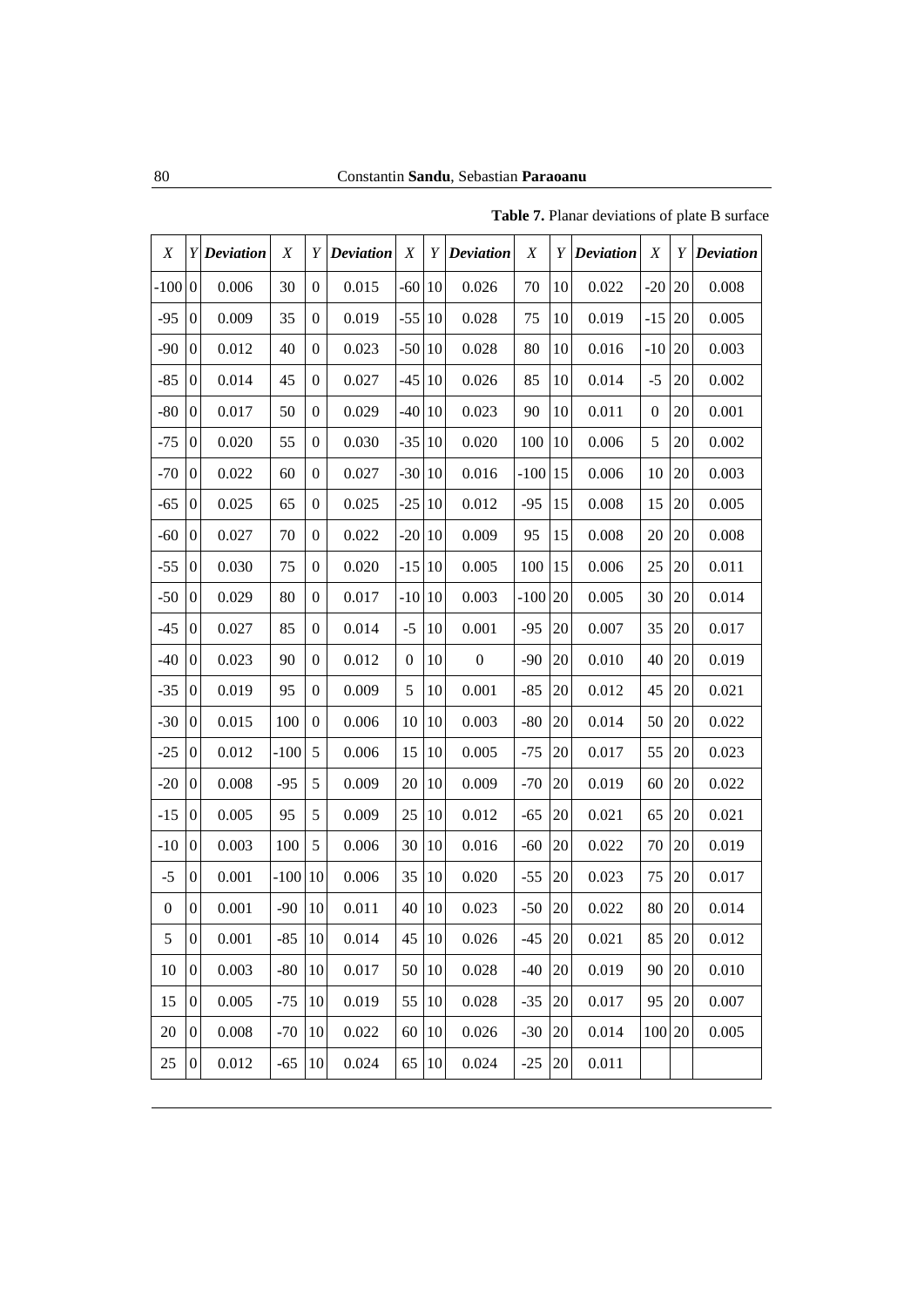In the assembly of the plate the following elements are highlighted:

- Variation of piece thickness: 0.179 mm;
- Planar deviation of surface A of the piece: 0.229 mm;
- Planar deviation of surface B of the piece: 0.082 mm;
- Plain deviation of surface A of the board: 0.029 mm;
- Planar deviation of the surface B of the plate: 0.030 mm;
- Deformation of the piece: 0.09055 mm;
- Stress track: 337.67 MPa;
- Plate deformation: 0.040992 mm;
- Stress plate: 100.26 MPa.

#### **3.2 Application 2**

Manufacture of a precision machine tool with 2-3 classes that led to the elaboration of the theoretical foundation with which to achieve the desired performance.

This theory was used in the production of a guillotine grinding machine, which was obtained for a 4 m piece of planes, parallelisms and lines of 0.005-0.008 mm [9].

For this, either the part (Fig. 1.). If 84% of the accuracy is determined in the state of impedance, then the deviation of the real shape of 0.417 mm of the lower surface is determined by measurements that it is 0.35 mm.

At the surface processing area A of the part, the same 2 support surfaces and the gripping surface (Fig. 1) are used, with the exception that a 0.35 mm thick pocket is mounted at the middle of the lower surface [10].

The finite element analysis of the part in this case is shown in Figure 9. It is similar to the application 1 the preform with the processed surface A1 (Fig. 10).



**Fig. 9.** The semi-finished product– FEM simulation.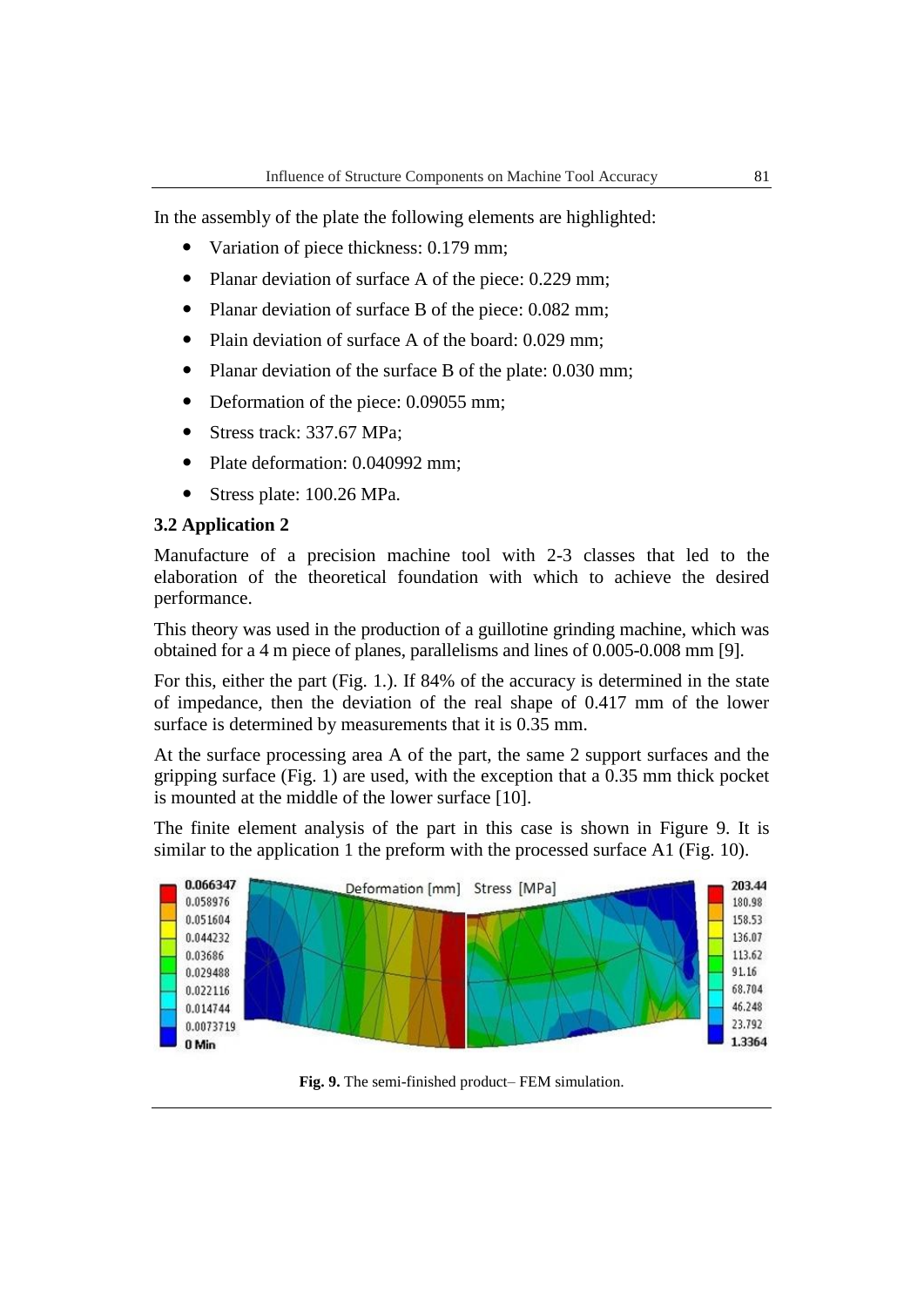

**Fig. 10.** Semi finished product with processed A1 surface.

|  |  | Table 8. Machining coordinates of the surface A1 |  |  |
|--|--|--------------------------------------------------|--|--|
|--|--|--------------------------------------------------|--|--|

| <b>Point</b> | $\boldsymbol{X}$ | Y      | Point. | $\boldsymbol{X}$ | Y      | Point. | $\boldsymbol{X}$ | Y      |
|--------------|------------------|--------|--------|------------------|--------|--------|------------------|--------|
| 0.000        | $-50.000$        | 19.983 | 15.000 | $-14.375$        | 19.951 | 29.000 | 19.125           | 19.957 |
| 1.000        | $-47.625$        | 19.983 | 16.000 | $-12.000$        | 19.949 | 30.000 | 21.500           | 19.960 |
| 2.000        | $-45.250$        | 19.983 | 17.000 | $-9.625$         | 19.946 | 31.000 | 23.875           | 19.963 |
| 3.000        | $-42.875$        | 19.982 | 18.000 | $-7.250$         | 19.944 | 32.000 | 26.250           | 19.966 |
| 4.000        | $-40.500$        | 19.981 | 19.000 | $-4.875$         | 19.941 | 33.000 | 28.625           | 19.969 |
| 5.000        | $-38.125$        | 19.979 | 20.000 | $-2.500$         | 19.940 | 34.000 | 31.000           | 19.972 |
| 6.000        | $-35.750$        | 19.977 | 21.000 | 0.000            | 19.938 | 35.000 | 33.375           | 19.975 |
| 7.000        | $-33.375$        | 19.975 | 22.000 | 2.500            | 19.940 | 36.000 | 35.750           | 19.977 |
| 8.000        | $-31.000$        | 19.972 | 23.000 | 4.875            | 19.941 | 37.000 | 38.125           | 19.979 |
| 9.000        | $-28.625$        | 19.969 | 24.000 | 7.250            | 19.944 | 38.000 | 40.500           | 19.981 |
| 10.000       | $-26.250$        | 19.966 | 25.000 | 9.625            | 19.946 | 39.000 | 42.875           | 19.982 |
| 11.000       | $-23.875$        | 19.963 | 26.000 | 12.000           | 19.949 | 40.000 | 45.250           | 19.983 |
| 12.000       | $-21.500$        | 19.960 | 27.000 | 14.375           | 19.952 | 41.000 | 47.625           | 19.983 |
| 13.000       | $-19.125$        | 19.957 | 28.000 | 16.750           | 19.954 | 42.000 | 50.000           | 19.983 |
| 14.000       | $-16.750$        | 19.954 |        |                  |        |        |                  |        |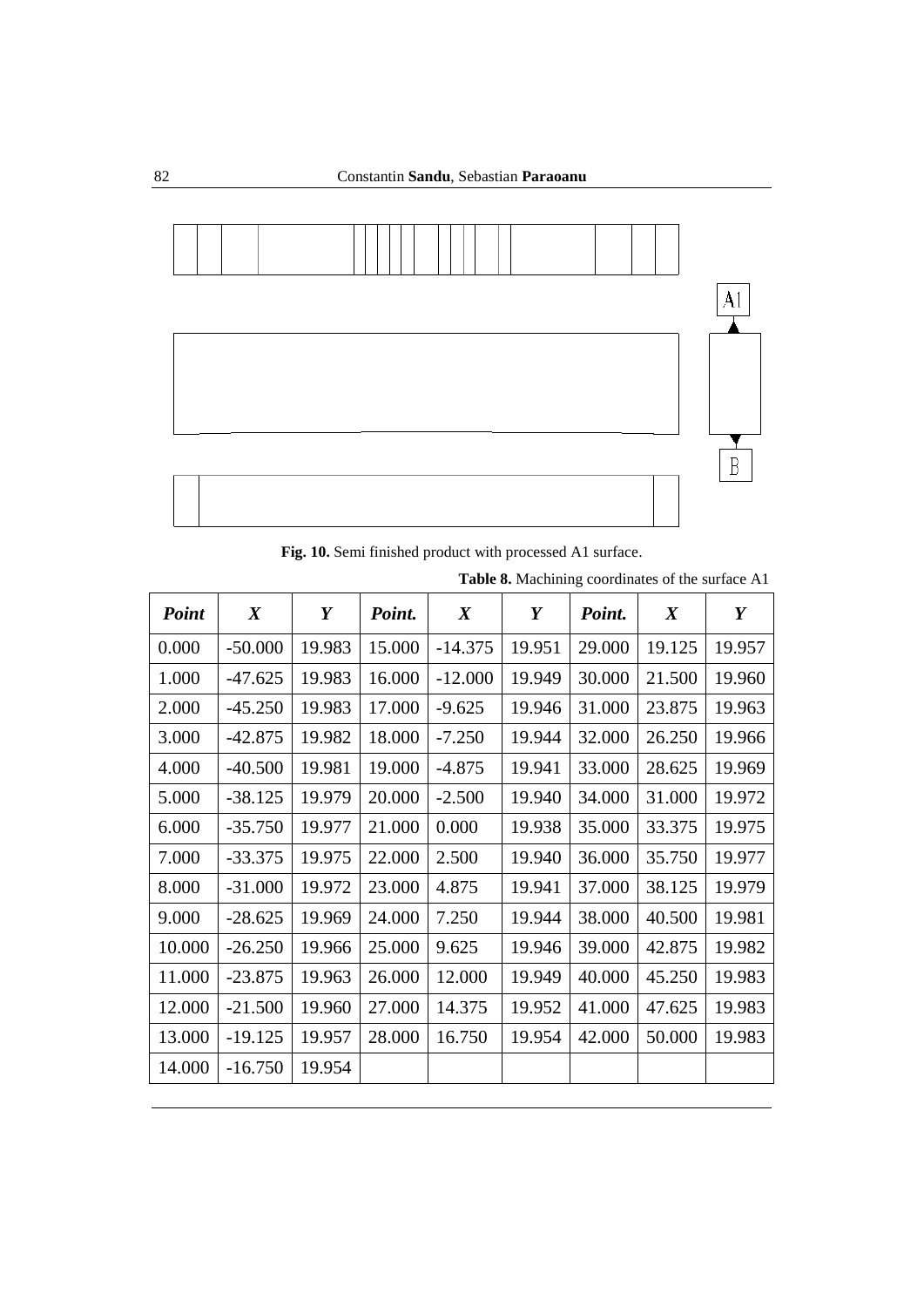The determination of the A1 surface is similar to the application 1 using the theory of the finite element applied to the part (Fig. 9), which determines the displacements in the nodes of the surface A.

The surface elevations A1 are obtained from the A surface elevations to which the deformation obtained by the finite element is added (Fig. 9) and the processing addition is decreased. The processing of the superficial surface A of the part (Fig. 9) leads to the surface A1 of the work piece (Figure 10) which in free state has the coordinates X and Y (Table 8.).



**Fig. 11.** Semi-finished product with B1 surface machining.

For machining the surface B of the part, it rests on the machine table with the support surface and is tightened by means of the gripping surfaces.



**Fig. 12.** Semi-finished product – FEM simulation.

The study of the structure (Fig. 11.) made up of the piece (Fig. 11.) and the plate (Fig. 5) is similar to the application 1.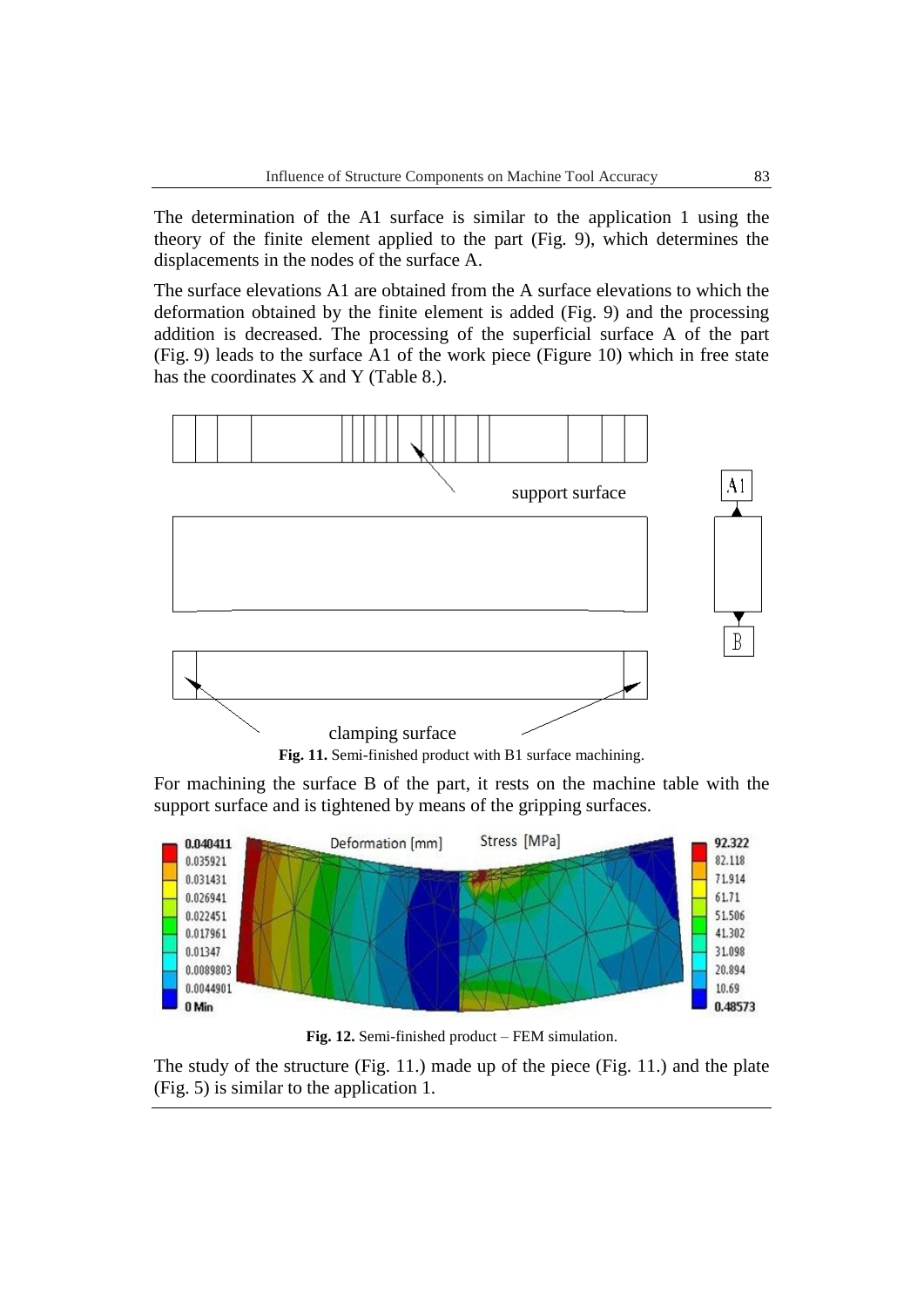

**Fig. 13.** The structure of the piece (Fig. 11.) and the plate (Fig. 6.).

Figures 14 and 6 show the supporting and gripping surfaces of the work piece and the plate.



**Fig. 14.** Part obtained from semi-finished product.

The surface elevations B1 (Table 9.) are made using the theory of the finite element (Fig. 12.) applied to the part (Fig. 11.), which determines the displacements in the nodes of the surface B.

The surface B1 is obtained from the B surface quotas plus the displacements (Fig. 12), then the processing additions are lowered.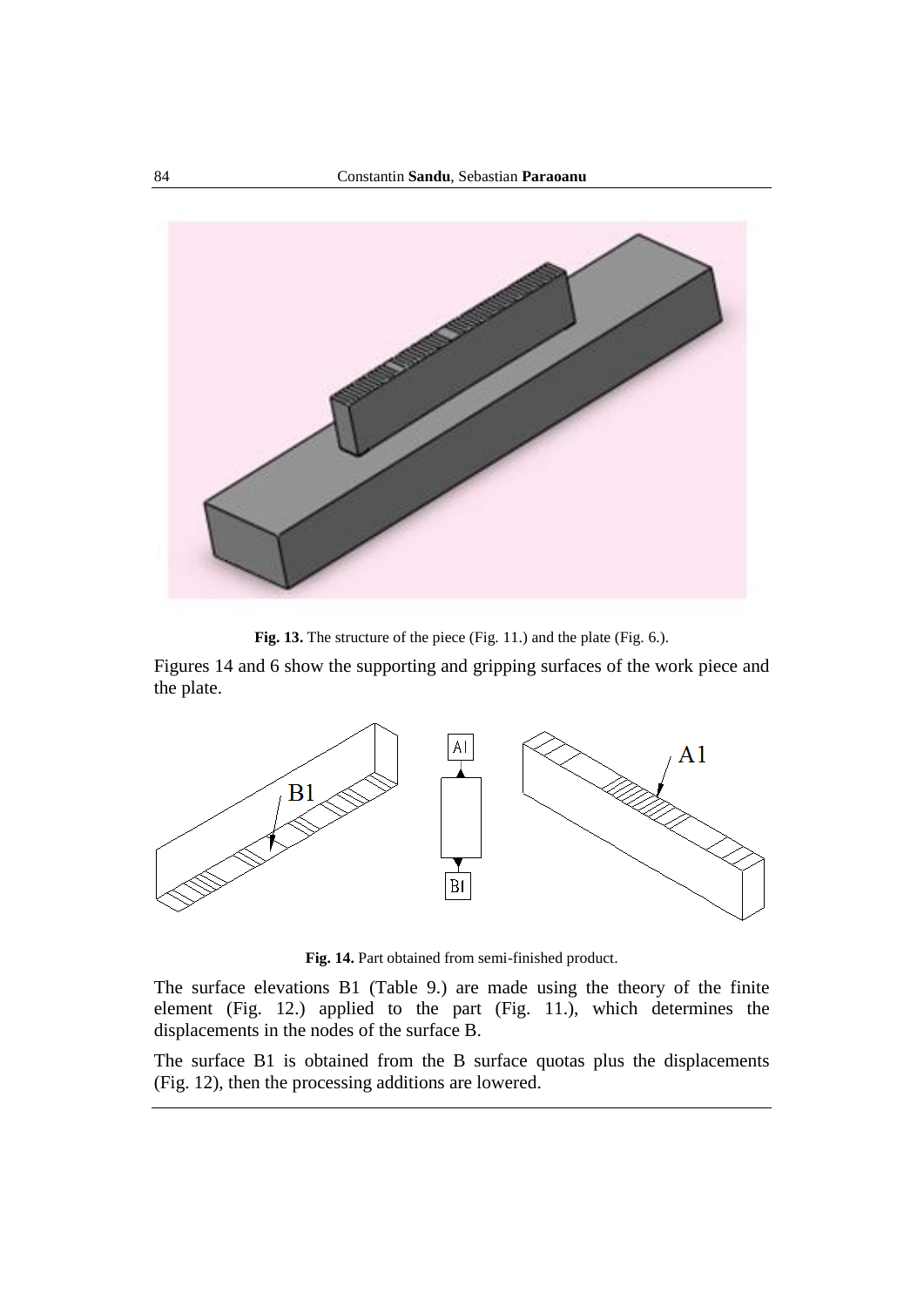| $\boldsymbol{X}$ | Y     | $\boldsymbol{X}$ | Y     | $\boldsymbol{X}$ | Y     | $\boldsymbol{X}$ | Y     | X      | Y     |
|------------------|-------|------------------|-------|------------------|-------|------------------|-------|--------|-------|
| $-50.000$        | 0.642 | $-27.501$        | 0.618 | $-7.500$         | 0.604 | 12.500           | 0.607 | 32.501 | 0.623 |
| -47.500          | 0.639 | $-25.001$        | 0.616 | $-5.000$         | 0.603 | 15.001           | 0.608 | 35.001 | 0.626 |
| $-45.000$        | 0.636 | $-22.501$        | 0.614 | $-2.500$         | 0.602 | 17.501           | 0.610 | 37.500 | 0.628 |
| $-42.500$        | 0.634 | $-20.001$        | 0.612 | $-0.000$         | 0.601 | 20.001           | 0.612 | 40.000 | 0.631 |
| $-40.000$        | 0.631 | $-17.501$        | 0.610 | 2.500            | 0.602 | 22.501           | 0.614 | 42.500 | 0.634 |
| $-37.500$        | 0.628 | $-15.001$        | 0.608 | 5.000            | 0.603 | 25.001           | 0.616 | 45.000 | 0.637 |
| $-35.001$        | 0.626 | $-12.500$        | 0.607 | 7.500            | 0.604 | 27.501           | 0.619 | 47.500 | 0.639 |
| $-32.501$        | 0.623 | $-10.000$        | 0.605 | 10.000           | 0.605 | 30.001           | 0.621 | 50.000 | 0.642 |
| $-30.001$        | 0.621 |                  |       |                  |       |                  |       |        |       |

**Table 9.** Machining coordinates of the surface B1

The variation in the thickness of the piece (Fig. 14) is highlighted in Table 10. and partly in Figure 14.

| X       | <b>Thickness</b> | X       | <b>Thickness</b> | X    | <b>Thickness</b> | X    | <b>Thickness</b> |
|---------|------------------|---------|------------------|------|------------------|------|------------------|
| $-50$   | 19.341           | $-25.0$ | 19.348           | 2.5  | 19.338           | 27.5 | 19.349           |
| $-47.5$ | 19.344           | $-22.5$ | 19.347           | 5.0  | 19.338           | 30.0 | 19.350           |
| $-45.0$ | 19.347           | $-20.0$ | 19.346           | 7.5  | 19.340           | 32.5 | 19.351           |
| $-42.5$ | 19.348           | $-17.5$ | 19.345           | 10.0 | 19.341           | 35.0 | 19.350           |
| $-40.0$ | 19.350           | $-15.0$ | 19.344           | 12.5 | 19.343           | 37.5 | 19.350           |
| $-37.5$ | 19.350           | $-10.0$ | 19.341           | 15.0 | 19.345           | 40.0 | 19.350           |
| $-35.0$ | 19.350           | $-7.5$  | 19.340           | 17.5 | 19.345           | 42.5 | 19.348           |
| $-32.5$ | 19.351           | $-5.0$  | 19.338           | 20.0 | 19.346           | 45.0 | 19.346           |
| $-30.0$ | 19.350           | $-2.5$  | 19.338           | 22.5 | 19.347           | 47.5 | 19.344           |
| $-27.5$ | 19.350           | 0.0     | 19.337           | 25.0 | 19.348           | 50.0 | 19.341           |

**Table 10.** Part thickness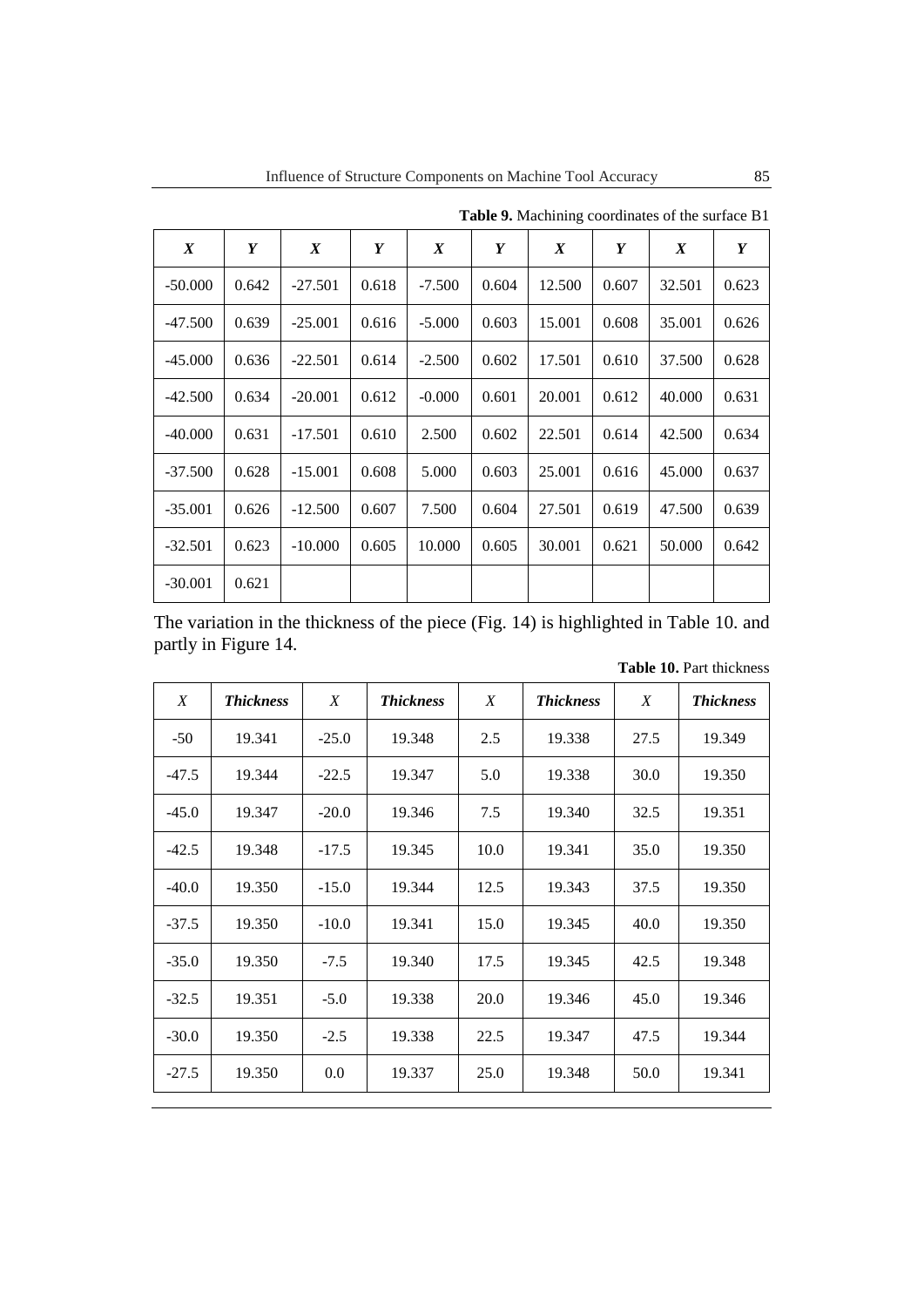

**Fig. 15,** Part (Fig. 11) and plate (Fig. 6) – FEM simulation method.

In the structure (Figures 13 and 15) the deviations of the shape of the piece and the plate are analyzed. The planar deviation of the surfaces A1 and B1 (Fig. 14.) of the respective parts of the surfaces A and B of the slab (Fig. 6) is highlighted.

| X         | <b>Deviation</b> | X         | <b>Deviation</b> | X      | <b>Deviation</b> | X      | <b>Deviation</b> |
|-----------|------------------|-----------|------------------|--------|------------------|--------|------------------|
| $-50.000$ | 0.065            | $-16.750$ | 0.023            | 1.250  | 0.001            | 22.984 | 0.034            |
| $-47.625$ | 0.065            | $-14.375$ | 0.019            | 2.500  | 0.003            | 25.063 | 0.037            |
| $-45.250$ | 0.065            | $-13.188$ | 0.017            | 3.688  | 0.004            | 27.141 | 0.042            |
| $-42.875$ | 0.064            | $-12$     | 0.016            | 4.875  | 0.005            | 29.219 | 0.046            |
| $-40.500$ | 0.062            | $-10.812$ | 0.013            | 6.063  | 0.007            | 31.297 | 0.049            |
| $-38.719$ | 0.059            | $-9.625$  | 0.012            | 7.250  | 0.009            | 33.375 | 0.053            |
| $-36.938$ | 0.058            | $-8.438$  | 0.010            | 8.438  | 0.010            | 35.156 | 0.056            |
| $-35.156$ | 0.056            | $-7.250$  | 0.009            | 9.625  | 0.012            | 36.938 | 0.058            |
| $-33.375$ | 0.053            | $-6.063$  | 0.007            | 12.000 | 0.016            | 38.719 | 0.059            |
| $-31.000$ | 0.049            | $-4.875$  | 0.005            | 14.375 | 0.020            | 40.500 | 0.062            |
| $-28.625$ | 0.044            | $-3.688$  | 0.004            | 15.563 | 0.021            | 42.875 | 0.064            |
| $-26.250$ | 0.040            | $-2.500$  | 0.003            | 16.750 | 0.023            | 45.250 | 0.065            |
| $-23.875$ | 0.036            | $-1.250$  | 0.001            | 18.828 | 0.027            | 47.625 | 0.065            |
| $-21.500$ | 0.031            | 0.000     | 0.000            | 20.906 | 0.030            | 50.000 | 0.065            |
| $-19.125$ | 0.027            |           |                  |        |                  |        |                  |

**Table 11.** Plain deviations of the part surface A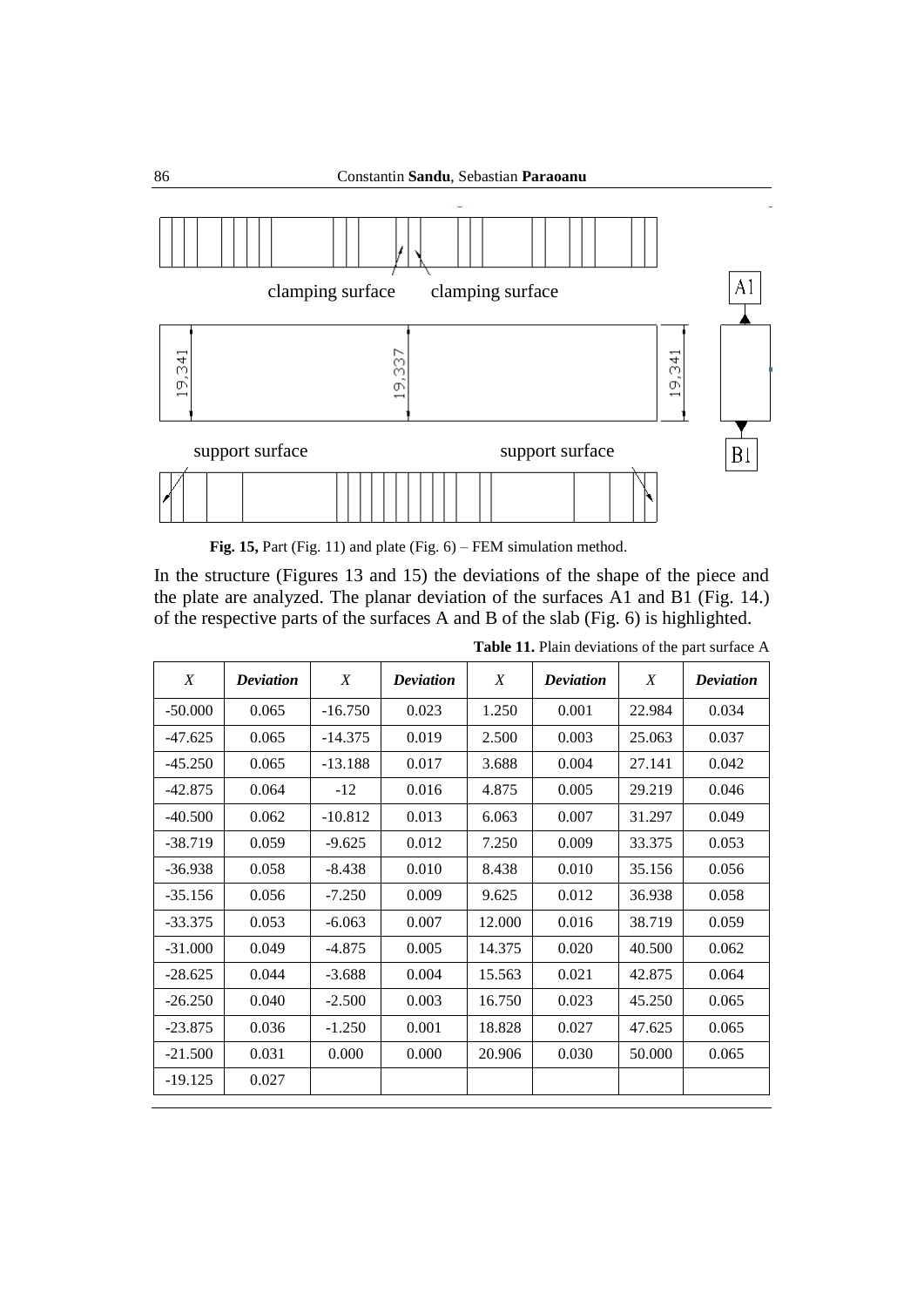| $\boldsymbol{X}$ | <b>Deviation</b> | $\boldsymbol{X}$ | <b>Deviation</b> | $\boldsymbol{X}$ | <b>Deviation</b> | $\boldsymbol{X}$ | <b>Deviation</b> |
|------------------|------------------|------------------|------------------|------------------|------------------|------------------|------------------|
| -50.000          | 0.067            | $-28.751$        | 0.031            | 0.000            | $-0.000$         | 30.001           | 0.033            |
| -48.750          | 0.066            | $-27.501$        | 0.029            | 2.500            | 0.001            | 32.501           | 0.037            |
| -47.500          | 0.064            | $-25.418$        | 0.026            | 5.000            | 0.002            | 33.751           | 0.039            |
| -46.250          | 0.062            | $-23.334$        | 0.023            | 7.500            | 0.004            | 35.001           | 0.042            |
| -45.000          | 0.059            | $-21.251$        | 0.020            | 10.000           | 0.006            | 36.250           | 0.044            |
| $-43.750$        | 0.057            | $-19.168$        | 0.017            | 11.250           | 0.007            | 37.500           | 0.046            |
| -42.500          | 0.055            | $-17.084$        | 0.014            | 12.500           | 0.009            | 39.375           | 0.049            |
| -40.000          | 0.050            | $-15.001$        | 0.011            | 13.751           | 0.010            | 41.250           | 0.053            |
| -37.500          | 0.046            | $-13.751$        | 0.010            | 15.001           | 0.011            | 43.125           | 0.056            |
| -36.250          | 0.044            | $-12.500$        | 0.009            | 17.501           | 0.014            | 45.000           | 0.060            |
| $-35.001$        | 0.042            | $-11.250$        | 0.007            | 20.001           | 0.018            | 46.250           | 0.062            |
| -33.751          | 0.039            | $-10.000$        | 0.006            | 22.501           | 0.021            | 47.500           | 0.064            |
| -32.501          | 0.037            | $-7.500$         | 0.004            | 25.001           | 0.025            | 48.750           | 0.066            |
| $-31.251$        | 0.035            | $-5.000$         | 0.002            | 26.251           | 0.027            | 50.000           | 0.067            |
| $-30.001$        | 0.033            | $-2.500$         | 0.001            | 27.501           | 0.030            |                  |                  |

**Table 12.** Plain deviations of the part surface B

|  |  |  |  | Table 13. Plain deviation of the part surface B |  |
|--|--|--|--|-------------------------------------------------|--|
|--|--|--|--|-------------------------------------------------|--|

| $\boldsymbol{X}$ | Y        | <b>Deviation</b> | $\boldsymbol{X}$ | Y            | <b>Deviation</b> | $\boldsymbol{X}$ | Y  | <b>Deviation</b> | $\boldsymbol{X}$ | Y  | <b>Deviation</b> |
|------------------|----------|------------------|------------------|--------------|------------------|------------------|----|------------------|------------------|----|------------------|
| $-100$           | $\theta$ | 0.002            | 80               | $\Omega$     | 0.006            | 24               | 10 | 0.004            | $-40.75$         | 20 | 0.007            |
| $-95$            | $\Omega$ | 0.003            | 85               | $\mathbf{0}$ | 0.005            | 29               | 10 | 0.005            | $-36.5$          | 20 | 0.006            |
| $-90$            | $\Omega$ | 0.004            | 90               | $\Omega$     | 0.004            | 33.25            | 10 | 0.006            | $-32.25$         | 20 | 0.005            |
| $-85$            | $\Omega$ | 0.005            | 95               | $\Omega$     | 0.003            | 38.25            | 10 | 0.008            | $-28$            | 20 | 0.004            |
| $-80$            | $\Omega$ | 0.006            | 100              | $\Omega$     | 0.002            | 42.5             | 10 | 0.009            | $-23.75$         | 20 | 0.003            |
| $-75$            | $\theta$ | 0.007            | $-100$           | 5            | 0.002            | 47.5             | 10 | 0.010            | $-19.5$          | 20 | 0.002            |
| $-70$            | $\Omega$ | 0.008            | $-95$            | 5            | 0.003            | 50               | 10 | 0.010            | $-15.25$         | 20 | 0.002            |
| $-65$            | $\theta$ | 0.009            | 95               | 5            | 0.003            | 54.5             | 10 | 0.010            | $-11$            | 20 | 0.001            |
| $-60$            | $\Omega$ | 0.010            | 100              | 5            | 0.002            | 59.5             | 10 | 0.009            | $-6.75$          | 20 | 0.001            |
| $-55$            | $\Omega$ | 0.011            | $-100$           | 10           | 0.002            | 64               | 10 | 0.009            | $-2.5$           | 20 | $\mathbf{0}$     |
| $-50$            | $\Omega$ | 0.010            | $-92.5$          | 10           | 0.003            | 69               | 10 | 0.008            | $\Omega$         | 20 | $\boldsymbol{0}$ |
| -45              | $\Omega$ | 0.010            | -88              | 10           | 0.004            | 73.5             | 10 | 0.007            | 2.5              | 20 | $\theta$         |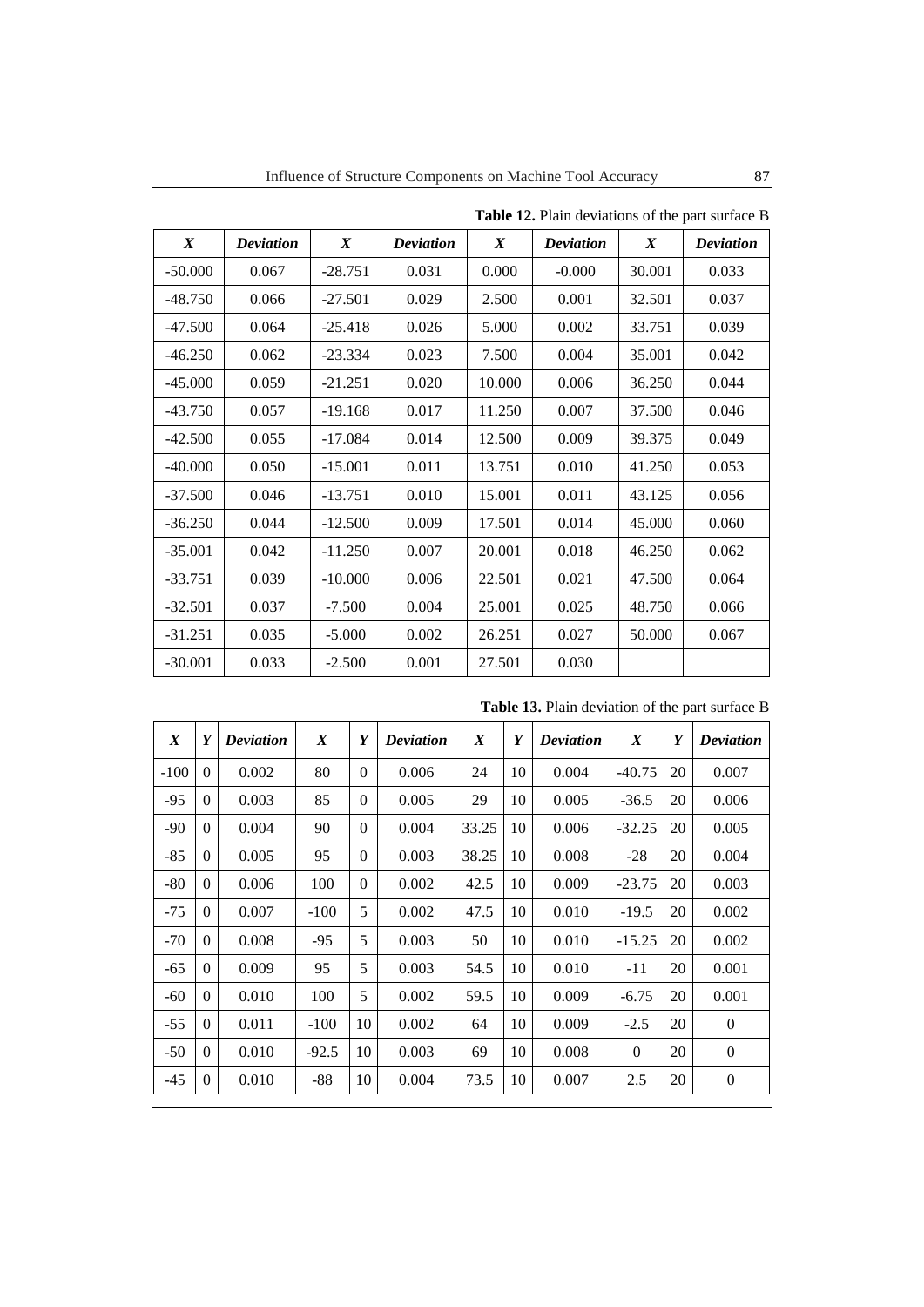| $-40$ | $\Omega$         | 0.008            | $-83$    | 10     | 0.005            | 78.5    | 10 | 0.006 | 6.75    | 20 | 0.001 |
|-------|------------------|------------------|----------|--------|------------------|---------|----|-------|---------|----|-------|
| $-35$ | $\boldsymbol{0}$ | 0.007            | $-78.5$  | 10     | 0.006            | 83      | 10 | 0.005 | 11      | 20 | 0.001 |
| $-30$ | $\Omega$         | 0.005            | $-73.5$  | 10     | 0.007            | 88      | 10 | 0.004 | 15.25   | 20 | 0.002 |
| $-25$ | $\boldsymbol{0}$ | 0.004            | $-69$    | 10     | 0.008            | 92.5    | 10 | 0.003 | 19.5    | 20 | 0.002 |
| $-20$ | $\mathbf{0}$     | 0.003            | $-64$    | 10     | 0.009            | 100     | 10 | 0.002 | 23.75   | 20 | 0.003 |
| $-15$ | $\boldsymbol{0}$ | 0.002            | $-59.5$  | 10     | 0.009            | $-100$  | 15 | 0.002 | 28      | 20 | 0.004 |
| $-10$ | $\mathbf{0}$     | 0.001            | $-54.5$  | 10     | 0.010            | $-97.5$ | 15 | 0.002 | 32.25   | 20 | 0.005 |
| $-5$  | $\Omega$         | $\overline{0}$   | $-50$    | 10     | 0.010            | 97.5    | 15 | 0.002 | 36.5    | 20 | 0.006 |
| $-0$  | $\overline{0}$   | $\boldsymbol{0}$ | $-47.5$  | 10     | 0.010            | 100     | 15 | 0.002 | 40.75   | 20 | 0.007 |
| 5     | $\Omega$         | $\boldsymbol{0}$ | $-42.5$  | 10     | 0.009            | $-100$  | 20 | 0.001 | 45      | 20 | 0.008 |
| 10    | $\boldsymbol{0}$ | 0.001            | $-38.25$ | $10\,$ | 0.008            | $-97.5$ | 20 | 0.002 | 47.5    | 20 | 0.008 |
| 15    | $\Omega$         | 0.002            | $-33.25$ | 10     | 0.006            | $-95$   | 20 | 0.002 | 50      | 20 | 0.008 |
| 20    | $\boldsymbol{0}$ | 0.003            | $-29$    | 10     | 0.005            | $-90.5$ | 20 | 0.003 | 54.5    | 20 | 0.008 |
| 25    | $\Omega$         | 0.004            | $-24$    | 10     | 0.004            | $-86$   | 20 | 0.004 | 59      | 20 | 0.008 |
| 30    | $\boldsymbol{0}$ | 0.005            | $-19.75$ | 10     | 0.003            | $-81.5$ | 20 | 0.005 | 63.5    | 20 | 0.007 |
| 35    | $\mathbf{0}$     | 0.007            | $-15.5$  | 10     | 0.002            | $-77$   | 20 | 0.005 | 68      | 20 | 0.007 |
| 40    | $\overline{0}$   | 0.008            | $-10.5$  | 10     | 0.001            | $-72.5$ | 20 | 0.006 | 72.5    | 20 | 0.006 |
| 45    | $\boldsymbol{0}$ | 0.009            | $-6.25$  | 10     | $\boldsymbol{0}$ | $-68$   | 20 | 0.007 | $77 \,$ | 20 | 0.006 |
| 50    | $\overline{0}$   | 0.010            | $-1.25$  | 10     | $-0$             | $-63.5$ | 20 | 0.007 | 81.5    | 20 | 0.005 |
| 55    | $\boldsymbol{0}$ | 0.011            | 1.25     | 10     | $-0$             | $-59$   | 20 | 0.008 | 86      | 20 | 0.004 |
| 60    | $\Omega$         | 0.010            | 6.25     | 10     | $\overline{0}$   | $-54.5$ | 20 | 0.008 | 90.5    | 20 | 0.003 |
| 65    | $\boldsymbol{0}$ | 0.009            | 10.5     | $10\,$ | 0.001            | $-50$   | 20 | 0.008 | 95      | 20 | 0.002 |
| 70    | $\Omega$         | 0.008            | 15.5     | 10     | 0.002            | $-47.5$ | 20 | 0.008 | 97.5    | 20 | 0.002 |
| 75    | $\boldsymbol{0}$ | 0.007            | 19.75    | 10     | 0.003            | $-45$   | 20 | 0.008 | 100     | 20 | 0.001 |

| Table 14. Plain deviation of the part surface |  |  |  |
|-----------------------------------------------|--|--|--|
|-----------------------------------------------|--|--|--|

| $\boldsymbol{X}$ | Y        | <b>Deviation</b> | $\boldsymbol{X}$ | Y        | <b>Deviation</b> | $\boldsymbol{X}$ | Y  | <b>Deviation</b> | $\boldsymbol{X}$ | Y  | <b>Deviation</b> |
|------------------|----------|------------------|------------------|----------|------------------|------------------|----|------------------|------------------|----|------------------|
| $-100$           | $\Omega$ | 0.003            | 60               | $\Omega$ | 0.010            | 29               | 10 | 0.006            | $-32.25$         | 20 | 0.006            |
| $-95$            | $\Omega$ | 0.004            | 70               | $\theta$ | 0.008            | 33.25            | 10 | 0.007            | $-28$            | 20 | 0.005            |
| $-90$            | $\Omega$ | 0.005            | 80               | $\theta$ | 0.007            | 38.25            | 10 | 0.008            | $-23.75$         | 20 | 0.004            |
| $-80$            | $\Omega$ | 0.007            | 90               | $\theta$ | 0.005            | 42.5             | 10 | 0.009            | $-19.5$          | 20 | 0.003            |
| $-70$            | $\theta$ | 0.008            | 100              | 0        | 0.003            | 47.5             | 10 | 0.010            | $-15.25$         | 20 | 0.002            |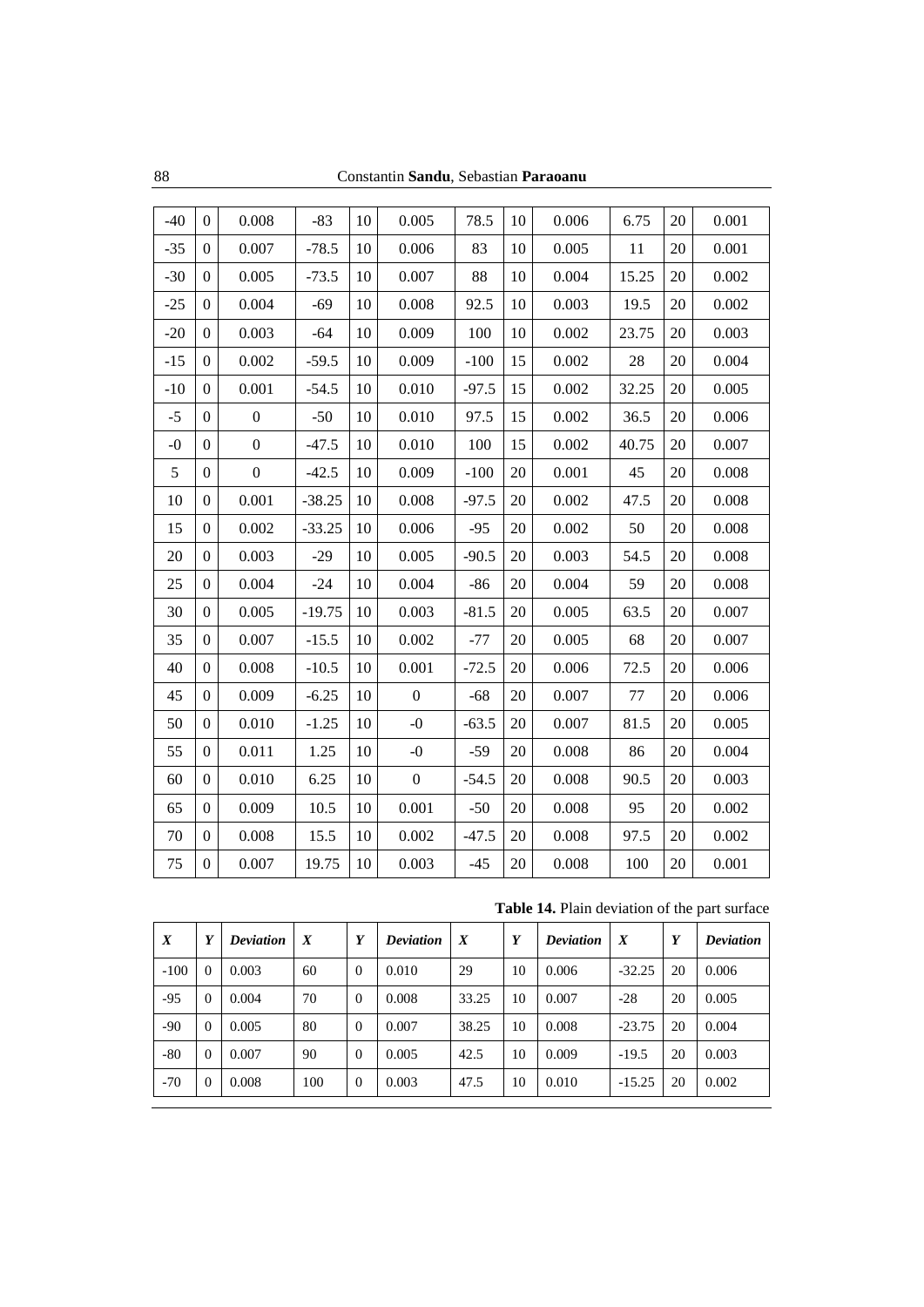| $-60$        | $\theta$         | 0.010 | $-100$   | 5  | 0.003            | 50       | 10  | 0.011 | $-11$          | 20  | 0.002 |
|--------------|------------------|-------|----------|----|------------------|----------|-----|-------|----------------|-----|-------|
| $-50$        | $\mathbf{0}$     | 0.011 | 100      | 5  | 0.003            | 59.5     | 10  | 0.010 | $-6.75$        | 20  | 0.001 |
| $-40$        | $\theta$         | 0.009 | $-95$    | 5  | 0.004            | 64       | 10  | 0.009 | $-2.5$         | 20  | 0.001 |
| $-30$        | $\mathbf{0}$     | 0.006 | 95       | 5  | 0.004            | 69       | 10  | 0.008 | $\overline{0}$ | 20  | 0.001 |
| $-5$         | $\theta$         | 0.001 | $-92.5$  | 10 | 0.004            | 73.5     | 10  | 0.008 | 2.5            | 20  | 0.001 |
| 5            | $\boldsymbol{0}$ | 0.001 | $-88$    | 10 | 0.005            | 78.5     | 10  | 0.007 | 6.75           | 20  | 0.001 |
| $-15$        | $\theta$         | 0.002 | $-83$    | 10 | 0.006            | 83       | 10  | 0.006 | 11             | 20  | 0.002 |
| 15           | $\mathbf{0}$     | 0.002 | $-78.5$  | 10 | 0.007            | 88       | 10  | 0.005 | 15.25          | 20  | 0.002 |
| 95           | $\mathbf{0}$     | 0.004 | $-73.5$  | 10 | 0.008            | 92.5     | 10  | 0.004 | 19.5           | 20  | 0.003 |
| $-85$        | $\mathbf{0}$     | 0.006 | $-69$    | 10 | 0.008            | $-100$   | 10. | 0.003 | 23.75          | 20  | 0.004 |
| $-25$        | $\mathbf{0}$     | 0.005 | $-64$    | 10 | 0.009            | 100      | 10. | 0.003 | 28             | 20  | 0.005 |
| 25           | $\mathbf{0}$     | 0.005 | $-59.5$  | 10 | 0.010            | $-97.5$  | 15  | 0.003 | 32.25          | 20  | 0.006 |
| 85           | $\theta$         | 0.006 | $-54.5$  | 10 | 0.011            | 97.5     | 15  | 0.003 | 36.50          | 20  | 0.007 |
| $-75$        | $\mathbf{0}$     | 0.008 | $-50$    | 10 | 0.011            | $-100$   | 15. | 0.002 | 40.75          | 20  | 0.008 |
| $-35$        | $\theta$         | 0.007 | $-47.5$  | 10 | 0.010            | 100      | 15. | 0.002 | 45             | 20  | 0.008 |
| 35           | $\boldsymbol{0}$ | 0.007 | $-42.5$  | 10 | 0.009            | $-97.5$  | 20  | 0.003 | 47.5           | 20  | 0.008 |
| 75           | $\mathbf{0}$     | 0.007 | $-38.25$ | 10 | 0.008            | $-95$    | 20  | 0.003 | 50             | 20  | 0.009 |
| $-65$        | $\theta$         | 0.009 | $-33.25$ | 10 | 0.007            | $-90.5$  | 20  | 0.004 | 54.5           | 20  | 0.009 |
| 65           | $\theta$         | 0.009 | $-29$    | 10 | 0.006            | -86      | 20  | 0.005 | 59             | 20  | 0.008 |
| $-45$        | $\mathbf{0}$     | 0.010 | $-24$    | 10 | 0.004            | $-81.5$  | 20  | 0.005 | 63.5           | 20  | 0.008 |
| 45           | $\overline{0}$   | 0.010 | $-19.75$ | 10 | 0.003            | $-77$    | 20  | 0.006 | 68             | 20  | 0.007 |
| $-55$        | $\mathbf{0}$     | 0.011 | $-15.5$  | 10 | 0.002            | $-72.5$  | 20  | 0.007 | 72.5           | 20  | 0.007 |
| 55           | $\overline{0}$   | 0.011 | $-10.5$  | 10 | 0.001            | $-68$    | 20  | 0.007 | 77             | 20  | 0.006 |
| $-20$        | $\boldsymbol{0}$ | 0.003 | $-6.25$  | 10 | 0.001            | $-63.5$  | 20  | 0.008 | 81.5           | 20  | 0.005 |
| $-10$        | $\boldsymbol{0}$ | 0.001 | $-1.25$  | 10 | $\boldsymbol{0}$ | $-59$    | 20  | 0.008 | 86             | 20  | 0.005 |
| $\mathbf{0}$ | $\boldsymbol{0}$ | 0.001 | 1.25     | 10 | $\mathbf{0}$     | $-54.5$  | 20  | 0.009 | 90.5           | 20  | 0.004 |
| 10           | $\mathbf{0}$     | 0.001 | 6.25     | 10 | 0.001            | $-50$    | 20  | 0.009 | 95             | 20  | 0.003 |
| 20           | $\boldsymbol{0}$ | 0.003 | 10.5     | 10 | 0.001            | $-47.5$  | 20  | 0.008 | 97.5           | 20  | 0.003 |
| 30           | $\mathbf{0}$     | 0.006 | 15.5     | 10 | 0.002            | $-45$    | 20  | 0.008 | $-100$         | 20. | 0.002 |
| 40           | $\boldsymbol{0}$ | 0.009 | 19.75    | 10 | 0.003            | $-40.75$ | 20  | 0.008 | 100            | 20. | 0.002 |
| 50           | $\boldsymbol{0}$ | 0.011 | 24       | 10 | 0.004            | $-36.5$  | 20  | 0.007 |                |     |       |
|              |                  |       |          |    |                  |          |     |       |                |     |       |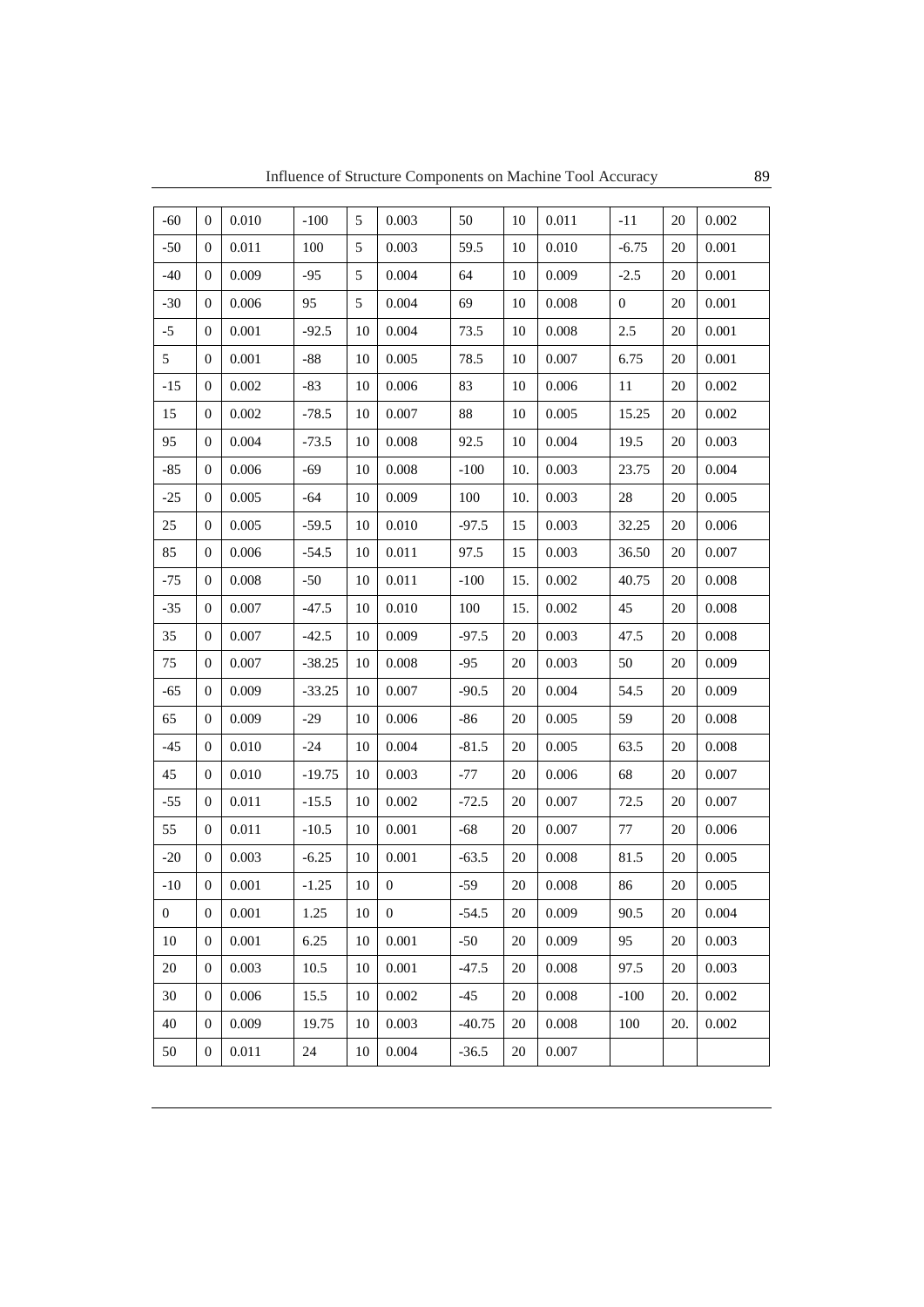#### **Conclusions**

- 1. This paper records for the first time the positioning of the parts to the machining and the precision of the structure made from the machined parts.
- 2. The precision of a structure is determined by the execution precision of the component parts.
- 3. The precision of the components is determined largely by their primary form, namely the way of making, casting, forging, welding, etc.
- 4. The way of making a structure with a special behaviour as precision was experimented in the eighth decade on the guiding grinding machine where the precision improved by 3 classes.
- 5. In achieving the structure of this machine, the need for aging treatment of the components was eliminated, by correctly placing the processing of at least two surfaces.
- 6. The theoretical explanation is presented in the paper by 2 applications that use the finite element theory combined with geometrical elements that cause the shape of the piece to change.
- 7. The difficulty in mathematical modelling is how to use the theory of the finite element with the combination of geometry when changing the shape of the piece.
- 8. In application 1 and 2 there is presented the processing of two opposing surfaces of the piece and its influence on the assembly in the same pair as in application 1.
- 9. In application 2, the initial shape of the piece is taken into account and a work piece is installed to prevent excessive deformation of the work piece on the machine table for first machining (surface A).
- 10. The processing described in application 2 improves the following performance against application 1:
- 11. The thickness of the piece is reduced by 95%;
- 12. The planar deviation of the surface A of the piece is reduced by 72%;
- 13. The planar deviation of the surface B of the piece is reduced by 18%;
- 14. The planar deviation of the surface A of the board is reduced by 62%;
- 15. The planar deviation of the surface B of the board is reduced by 63%;
- 16. The deformation of the work piece is reduced by 61%;
- 17. The stress of the piece is reduced by 66%;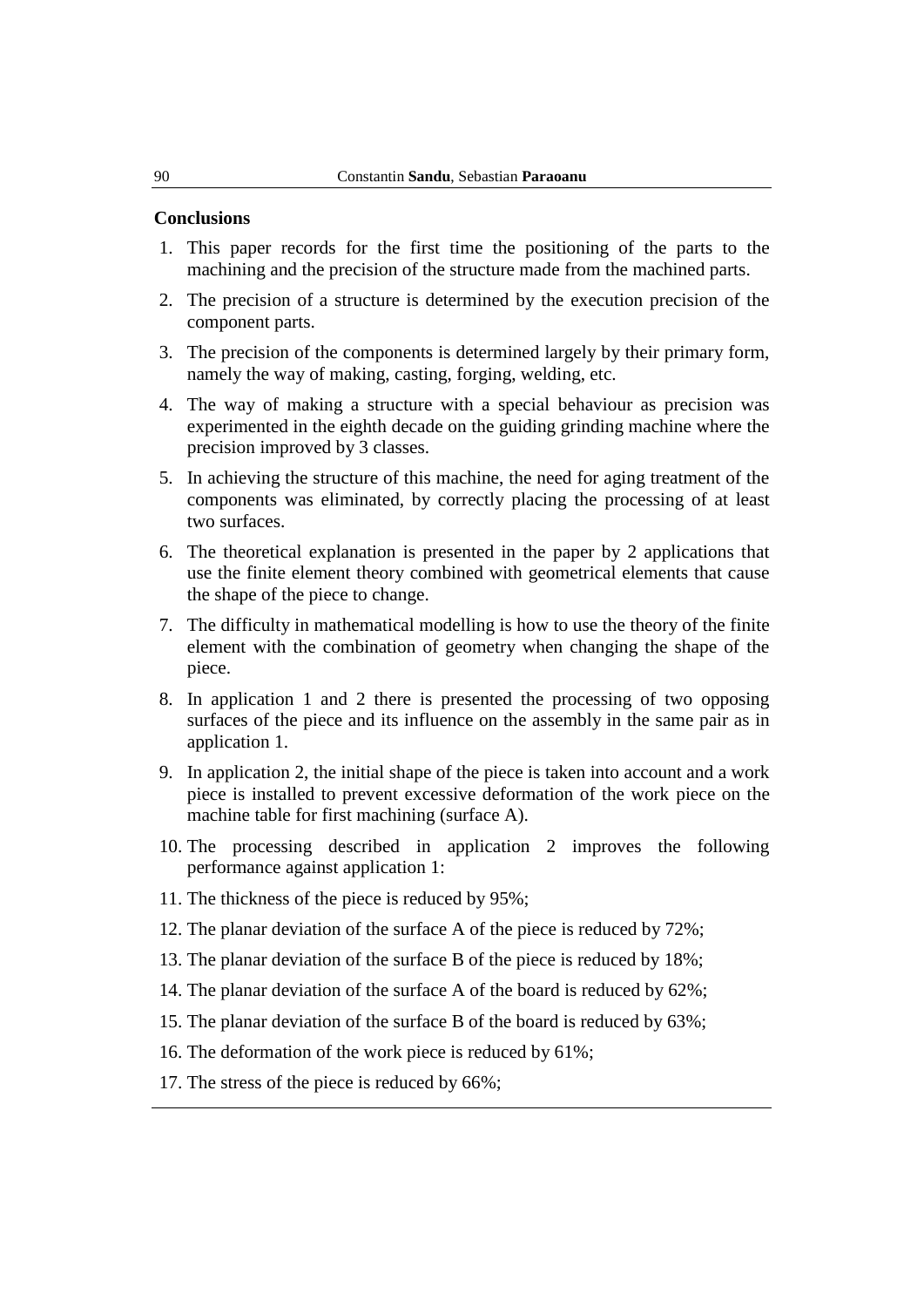- 18. Plaque deformation is reduced by 63%;
- 19. Plaque stress is reduced by 63%.
- 20. The paper opens the perspective of making parts with very small deviations, such as the measuring track kit, components of optical devices, etc.
- 21. A special mention can be made of the finishing of the telescope's mirror. If the methodology presented in the paper had been known, it would have avoided the deformation of the Ojinzi when it was sent into space.
- 22. The paper opens the perspectives of treating other applications such as temperature influence on deformations and stress and precision on the machine tool.